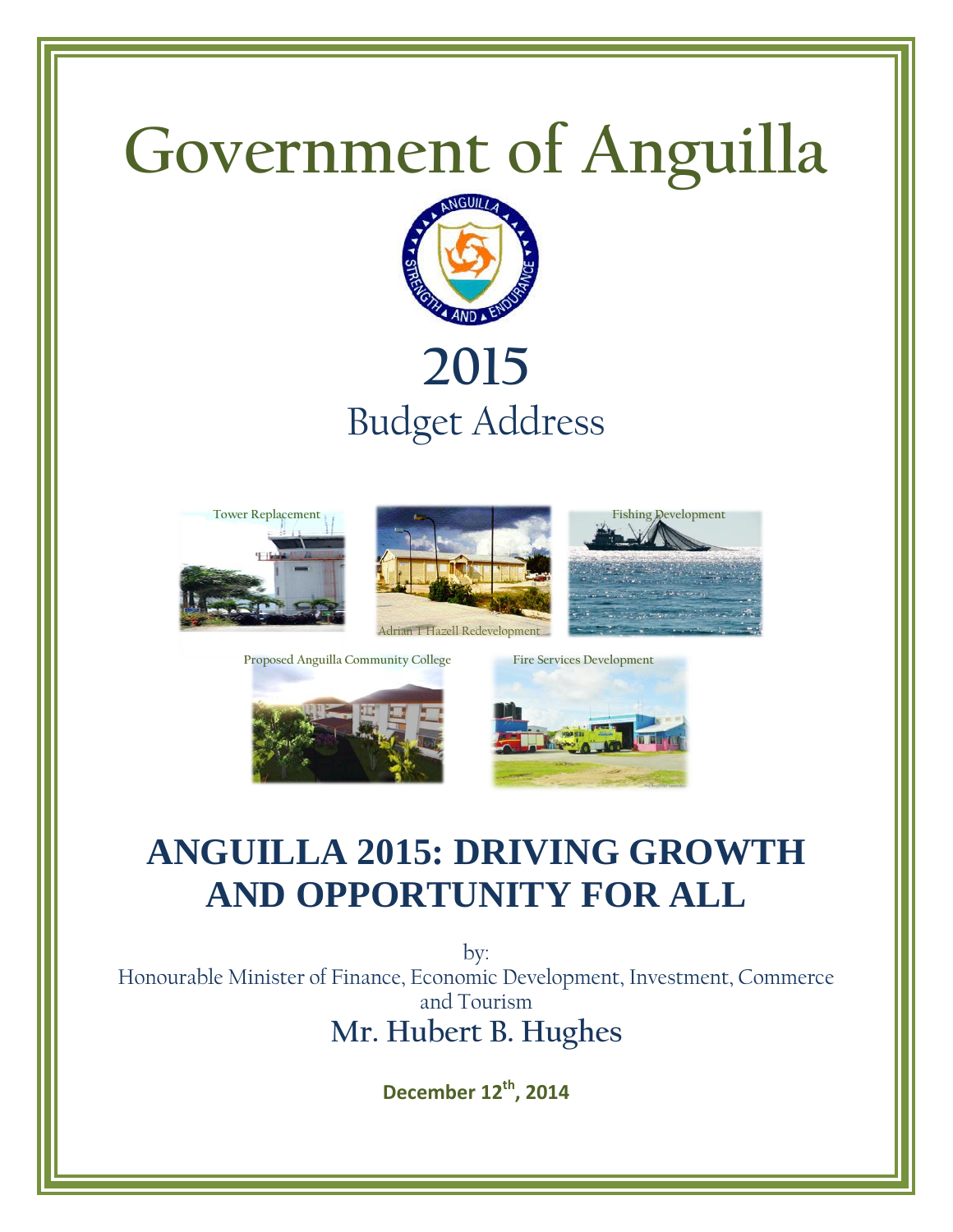#### **BUDGET ADDRESS 2015**

#### **ANGUILLA 2015: DRIVING GROWTH AND OPPORTUNITY FOR ALL**

#### **1. INTRODUCTION**

Madam Speaker, it is that time of the year when the Ministry of Finance, under my leadership is obliged to present its annual budget to the House of Assembly. Madam Speaker, members of this honourable house, ladies and gentlemen, good afternoon. I am honoured to have the opportunity to deliver this important budget address. I do so with great humility knowing that the people of Anguilla entrusted the leadership of this island to me after the economic collapse we suffered in 2008 and the dire straits we found ourselves in 2010.

Madame Speaker, it would be remiss of me if I did not thank the people of Anguilla in general, and the people of Road South in particular, for allowing me this opportunity. An opportunity to return Anguilla to positive economic growth, heightened investor confidence, public and private sector investment and an island that is now poised for a great 2015 and beyond.

Madame Speaker, it is no secret that leading into the last general elections no budget address was given. This government, under my leadership, will not be that irresponsible. My technical staff has done some heavy lifting and under my leadership, has yet again produced a budget that takes into consideration the reality of the global and local situation. We are now confident Madame Speaker that Anguilla is on the move.

Madam Speaker, our focus in 2015 will be on creating policies to revive, drive and sustain growth in Anguilla. Policies rooted in increasing investments, particularly in infrastructure. We need to maintain, modernize, expand and develop infrastructure facilities. This will form a key pillar in our plan to drive growth and opportunity for all. The provision of infrastructure will be a high priority as it is essential to ensuring continued economic growth and productivity for Anguillians now and into the future.

#### **2. ECONOMIC AND FISCAL REVIEW**

#### **2.1 Review of the Economy 2013**

Madam Speaker, I will now give a review of what transpired in the economy in 2013. With all that has been said and all that has occurred since 2008, Anguilla is recovering. Madam Speaker, ever since I came to office I have had to report on the dismal state of the Anguillian economy. After five years of consecutive decline starting in 2008, I am happy to report that statistics from the Eastern Caribbean Central Bank indicate that in 2013 the economy grew in real terms by **0.4 per cent**.

Madam Speaker, Gross Value added in current prices in 2013 was **EC\$655.23 million**. The main contributors to economic activity were hotels and restaurants sector, Real Estate, Renting and Business Activities, Transport, Storage and communication and Financial Intermediation.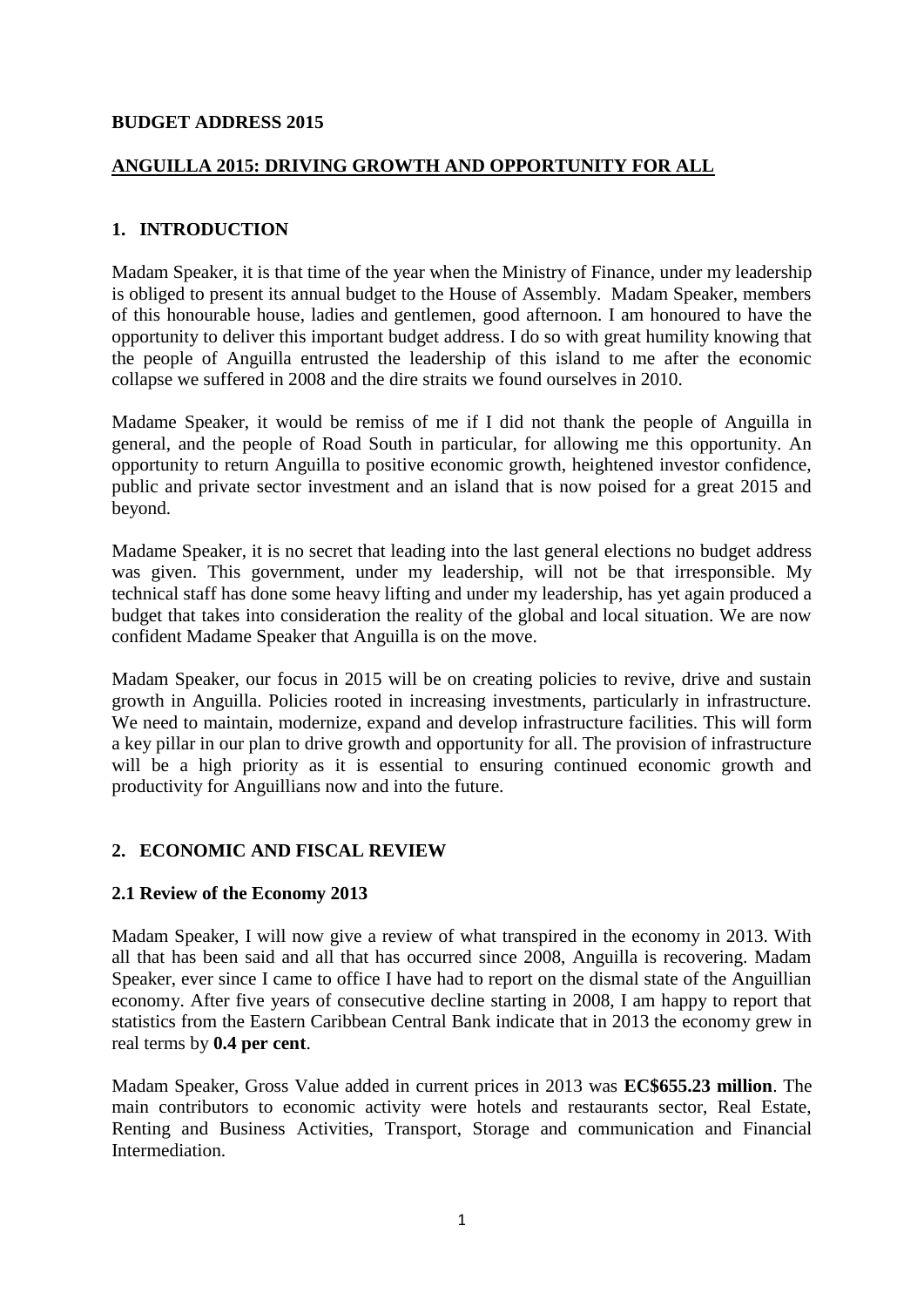Madam Speaker, at this time I must note the improvements that are taking place in the construction sector. According to the ECCB estimates, the construction sector grew by **4.28 per cent** in 2013. This is indicative of the projects that are currently under construction, namely Zemi Beach, Manoah, Solaire, and The Reef hotel, plus the expansion of Frangipani and the recently concluded redevelopment of the famed Malliouhana Resort and Spa. I am happy to state Madame Speaker, that the aforementioned projects are not pie in the sky. They are all in active construction with more hotel development slated for 2015, principally, the redevelopment of Altamer and the expansion of Frangipani Beach Resort.

Madam Speaker, the prospects for 2014 remain positive. The economy is projected to continue to grow by **0.94 per cent**. While these numbers appear to be small they are very significant because they are evidence of the turnaround we have been anticipating.

#### **2.2 Fiscal Review 2014**

Madam Speaker, having looked at the most recent economic activity and the expected outcome for 2014, I will now give a review of what is expected to transpire on the fiscal side. I will report on recurrent revenue relative to recurrent expenditure, and combining this with capital revenue and capital expenditure to give a picture of the Government's overall fiscal balance in 2014.

#### **2.2.1 Recurrent Revenue**

Madam Speaker, Revenue collections as at November 30<sup>th</sup> total **EC\$167.45 million**, well in line with collection projections. End of year projections indicate that recurrent revenue will total **EC\$184.59 million** for 2014. Compared to the budget estimate of **EC\$183.43 million**, this would represent an increase in collection of **EC\$1.14 million** or **0.62 per cent**. Compared to 2013, revenue collections increased by **5.76 per cent**. This increase in collections is a consequence of the improvement in economic activity and some efforts placed on collecting arrears.

The main contributors to recurrent revenue in 2014 are Import Duty-Other, Accommodation Tax, Customs Surcharge, Import Duty -Fuel and Gas, and Stamp Duty.

Import Duty- Other continues to be the top earning revenue head in 2014, with collections expected to total **EC\$41.96 million**. Accommodation Tax collections are expected to total **EC\$15.98 million.** Customs surcharge is anticipated to collect a total of **EC\$16.36 million** in 2014. Import Duty- Fuel and Gas is expected to earn **EC\$13.97 million** and Stamp duty collections **EC\$12.86 million**. With the exception of import duty fuel and gas and Accommodation Tax that are under budget, the top revenue earners are expected to surpass the budget estimates.

#### **2.2.2 Recurrent Expenditure**

Madam Speaker, from the inception, my Government committed itself to prudent fiscal management and utilises tight expenditure controls where possible, when expending the money of the people of Anguilla, as we remain steadfast in developing our beautiful island. As a result, recurrent expenditure has been revised downward and is projected to total **EC\$179.01 million**. When compared to the budget estimate of **EC\$183.25 million**, that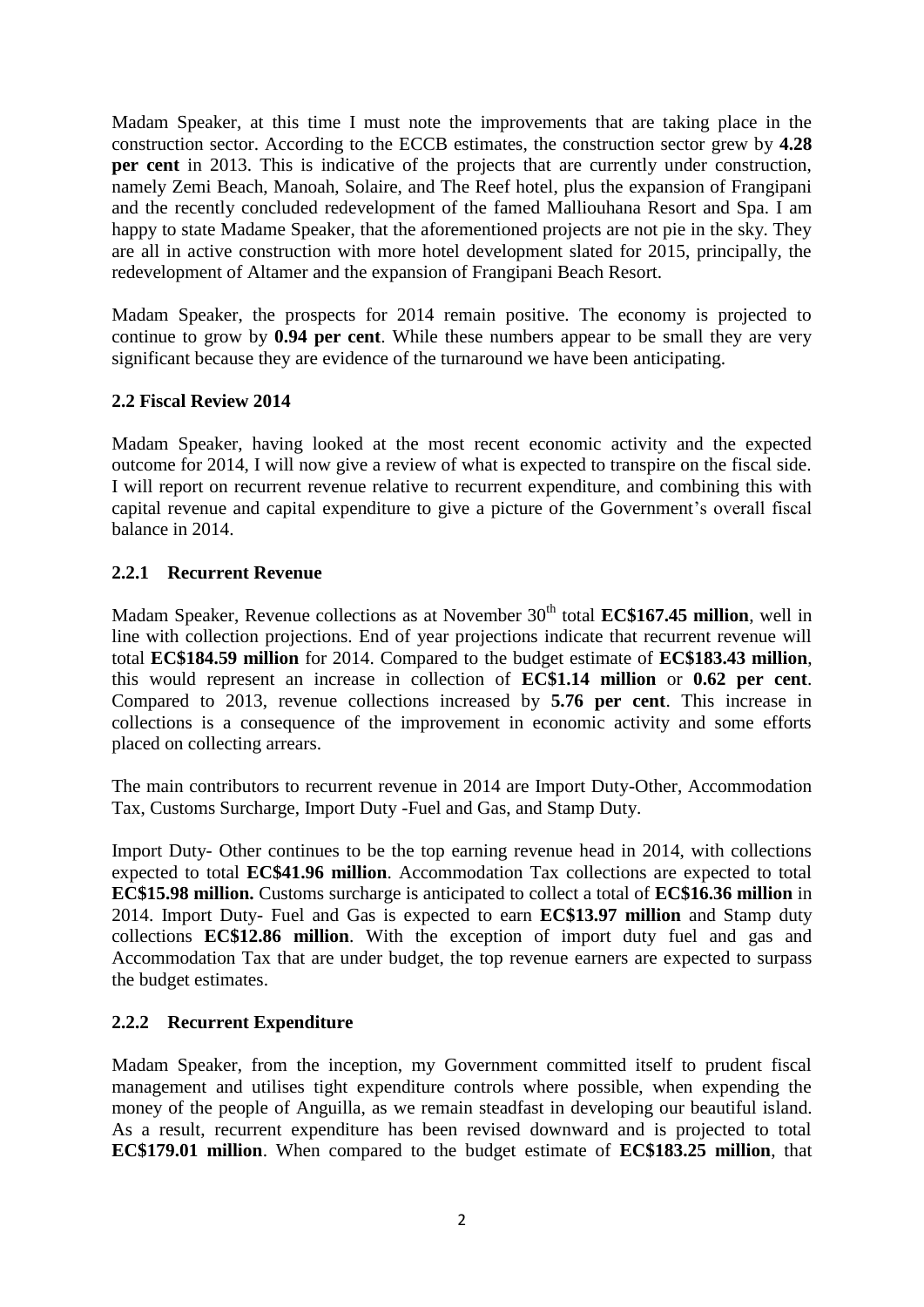represents underspend of **EC\$4.24 million**. Expenditure as at November  $30<sup>th</sup>$  is **EC\$164.56 million**.

#### **2.2.3 Recurrent Balance**

The recurrent balance, the difference between recurrent revenue and recurrent expenditure, is projected to be a surplus of **EC\$5.58 million.**

#### **2.2.4 Capital Expenditure**

Madam Speaker, the retrenchment in capital investment continues unabated. It is disappointing that, of an approved Capital Budget of **EC\$35.80 million**, we are barely able to spend **EC\$3.0 million**. Despite reliable sources of financing, progress is challenging, either as a result of the realities of our well-placed procurement procedures or the need to maintain fiscal stability which means that funds intended for the use of capital investment are used to support and balance the overall budget.

Despite this there was expenditure on a limited number of activities including development of local attractions under the Tourism Sector Development Project, equipment for the Princess Alexandra Hospital, equipment for schools and development of the Valley Food Court.

The UK Government is again acknowledged for the grant provided to advance key projects and the on-going support of the European Union is also acknowledged with the receipt of the third and final tranche of the  $10<sup>th</sup>$  European Development Funds received in November in the amount of **EC\$11.74 million.**

Following the passage of Hurricane Gonzalo that impacted Anguilla as a Category 1 Hurricane on 13 October 2014 and the subsequent thunderstorms and heavy rains of 7-8 November, the Government of Anguilla's **Covered Area Rainfall Event Policy** with the Caribbean Catastrophic Risk Insurance Facility (CCRIF) was triggered. As a result the Government received two payouts totaling EC\$2.8 million. These funds are being used to finance recovery and mitigation repairs to Government's assets. It is essential to guard Anguilla against environmental hazards that are beyond our control and I commend the CCRIF for their comprehensive and swift response.

#### **2.2.5 Capital Grant**

For 2014 capital grants totalled **EC\$652 thousand** from the UK Government for the implementation of prioritized projects to be funded from this source.

#### **2.2.6 Capital Balance**

With capital grants totalling **EC\$652 thousand** and capital expenditure expected to total **EC\$3.0 million**, the capital balance is projected to be a deficit of **EC\$2.35 million**.

#### **2.2.7 Overall Balance**

Madam Speaker, Government's overall fiscal position is determined by the sum of the recurrent balance and the capital balance plus grant receipts. The recurrent balance for 2014 is projected to be a surplus of **EC\$5.58 million.** The capital account balance is expected to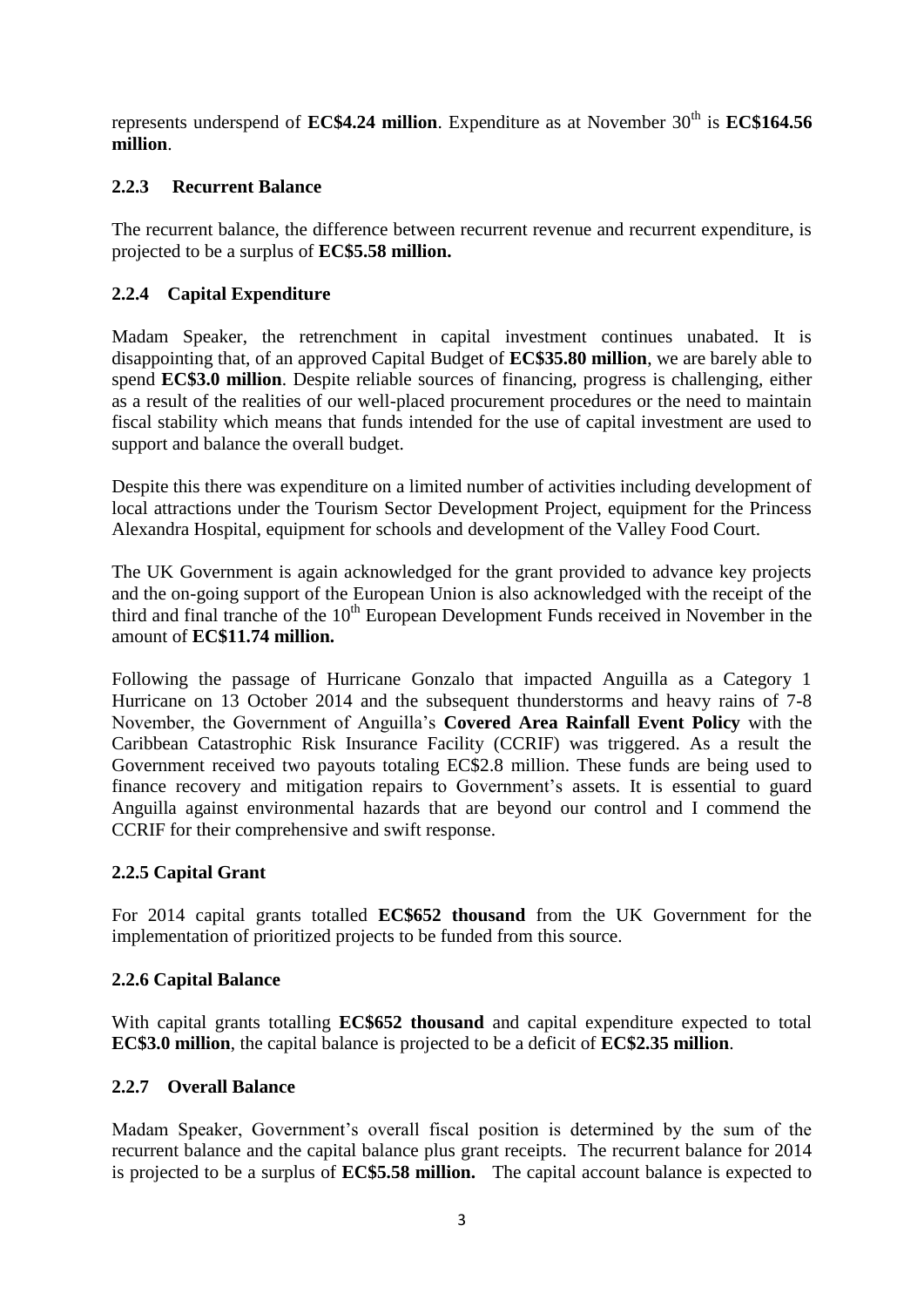be a deficit of **EC\$2.35 million**. This translates into a surplus of **EC\$3.23 million**. Coupled with the grant receipts of **EC\$14.58 million** that consists of **EC\$11.74 million** from the EDF 10 programme and **EC\$2.84 million** from CRRIF facility, the overall fiscal position would have been a surplus of **EC\$17.81 million**. However Madam Speaker, **EC\$ 11.98 million** has already been used to service debt obligations. Therefore the fiscal balance is projected to be a surplus of approximately **EC\$5.83 million**. Madam Speaker, this can only bode well for the country as I leave the political dais with the country's finances stabilised.

#### **2.2.8 Public Debt**

For the past four years my government has committed to sound debt management practices in charting a sustainable debt path for Anguilla. Madam Speaker, allow me to now provide a brief overview of the public debt position.

At the end of 2013, central government and government guaranteed combined debt stock stood at **EC\$231.65 million** or **30.76 per cent** of GDP. This represented a decline of **EC\$2.36 million** or approximately **1.0 per cent** relative to the 2012 debt stock of **EC\$234.01 million**. Central government debt accounted for **93.58 per cent (EC\$216.78 million)** of the disbursed outstanding debt while the remaining **6.42 per cent (EC\$14.87 million)** was due to government guarantees. Loans and short-term facilities<sup>1</sup> accounted for 91 per cent and 9 per **cent** respectively of the portfolio.

Madam Speaker, in terms of government's performance against the UKG borrowing limits at the end of 2013, Government was compliant with the debt service to recurrent revenue target of a maximum of 10 per cent, having achieved a ratio of **9.25 per cent**. The net debt to recurrent revenue ratio breached the stipulated target of 80 per cent by **29.23** percentage points and the liquid assets to recurrent expenditure ratio was **8.34** percentage points less than the **25 per cent** minimum benchmark.

Madam Speaker, the downward trend in public debt continued in this fiscal year 2014. At 30th November 2014, public debt stood at **EC\$221.33 million**. Of the outstanding debt, central government debt accounted for **EC\$208.58 million** while **EC\$12.75 million** was accredited to government guarantees comprising of loans for the Anguilla Development Board and the Anguilla Tourist Board. During the year new borrowing was approved for a loan from the Caribbean Development Bank for the Anguilla Community College Project in the amount of **US\$3.22 million** or **EC\$8.68 million**. To date, disbursements on the loan total **EC\$60 thousand**.

Madam Speaker, as I have done in previous budget addresses, I acknowledge the invaluable technical assistance provided under the Canada-Eastern Caribbean Debt Management Advisory Services project in Anguilla's debt reform programme. A number of debt activities now undertaken by government, such as Debt Portfolio Reviews and Debt Sustainability Analysis are initiatives resulting from the programme. Government was also able with the assistance received through the project to develop its first Medium Term Debt Management Strategy which is under internal review.

Madam Speaker, I will conclude this summation on public debt by stating that my government remains committed to the prudent management of public debt to ensure

**.** 

 $1$  The overdraft facility and the ECCB Cash Advance.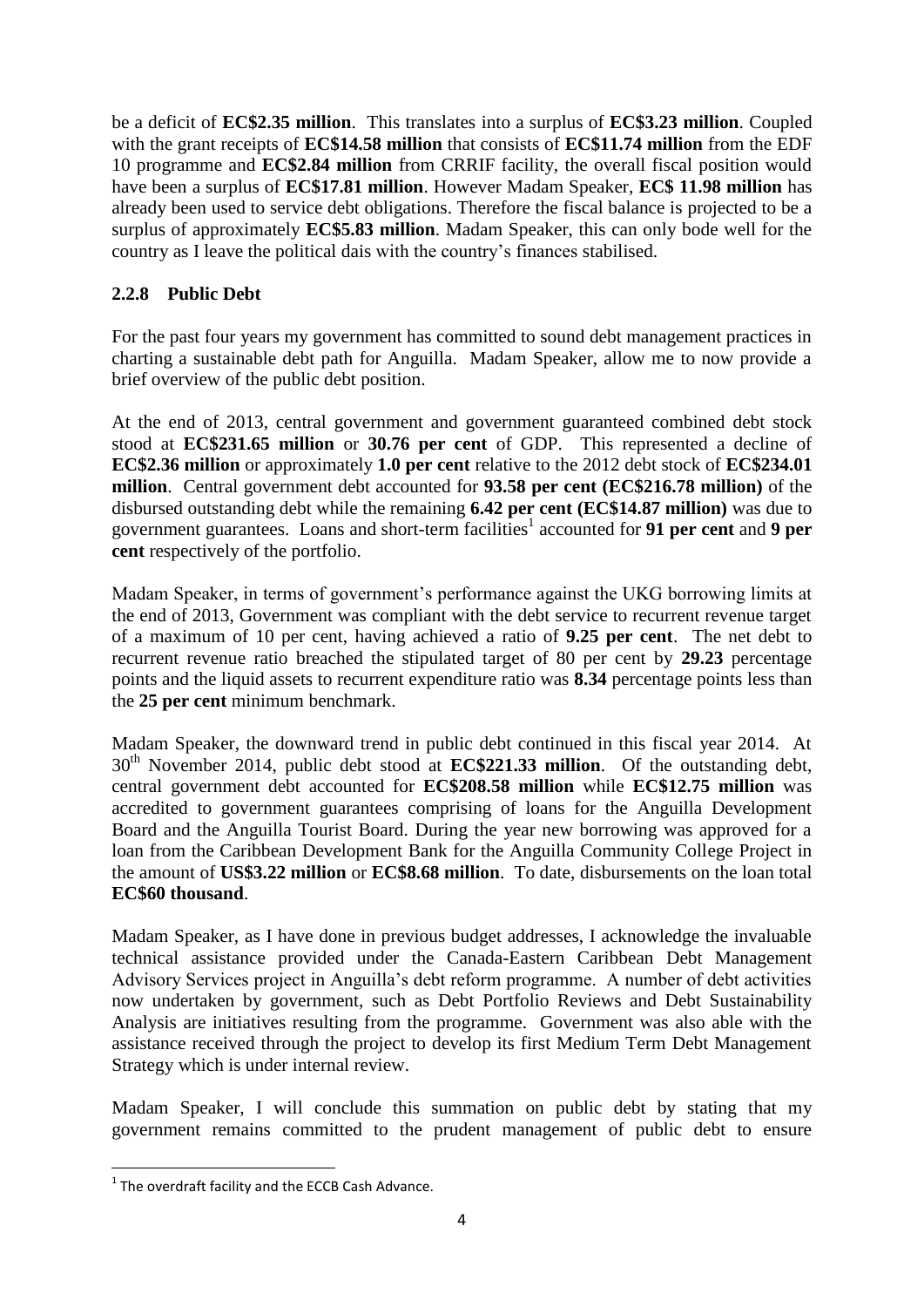consistency with fiscal sustainability. It would be irresponsible to mortgage the future of our people through irresponsible spending and high debt. On coming to office, it was my desire to do something meaningful about this situation that I inherited and I am pleased to state that I have done so.

#### **2.2.9 Contribution to Reserves**

Madam Speaker, The Government of Anguilla continues to build reserves and recorded an amount of **EC\$30.47 million** at the November 2014, representing an increase of **EC\$1.00 million** when compared to **EC\$29.47 million** at the end of 2013, after inheriting a situation in 2010 where there were no reserves.

#### **3. RECURRENT EXPENDITURE 2015**

Madam Speaker, recurrent expenditure is projected to amount to **EC\$192.17 million** in 2015, which is about **4.9 per cent** above the **EC\$183.24 million** forecasted in the 2014 budget. The components of recurrent expenditure for 2015 include wages and salaries of **EC\$86.79 million**, retiring benefits of **EC\$10.03 million**, interest payments on public debt of **EC\$9.32 million**, goods and services of **EC\$43.37 million**, and current transfers/contributions to statutory corporations of **EC\$42.65 million**.

#### **MINISTRIES AND DEPARTMENTS RECURRENT EXPENDITURE**

#### **Governor's Office and Departments**

The 2015 recurrent expenditure estimate for the Governor's Office and Departments is **EC\$28.67 million,** an **EC\$2.97 million** increase over 2014. The main contributors to this increase are the departments of Public Administration and the Royal Anguilla Police Force in the areas of training, new scholarships and financial assistance and the replacement/recruitment of police officers respectively. We have always sought to give the Royal Anguilla Police Force all the tools they need for effective policing

#### **Public Administration**

Madam Speaker, The on-going global financial challenges continues to present many economic challenges for the Anguilla Public Service. Consequently, many of the programmes and initiatives, relevant to the development of Anguilla, continue to be downsized or deferred. Admittedly, as a result of the present fiscal position, Public Administration was unable to offer the usual assistance for tertiary level training.

However, the Government of Anguilla has instituted a cost-sharing component where persons can still receive training, locally, at University of the West Indies (Open Campus) and the Anguilla Community College. To date, there are approximately forty-three students taking advantage of the cost-sharing programme at both institutions. On-going training continues for teachers in the Early Childhood Programme and Graduate Teachers who are pursuing studies leading to the Post Graduate Diploma in Education.

Madam Speaker, although overseas training was suspended, except for critical areas, such as Education and Health, Public Administration has remained committed to the development of the Anguilla Public Service. Some in-house training sessions were conducted this year*.* In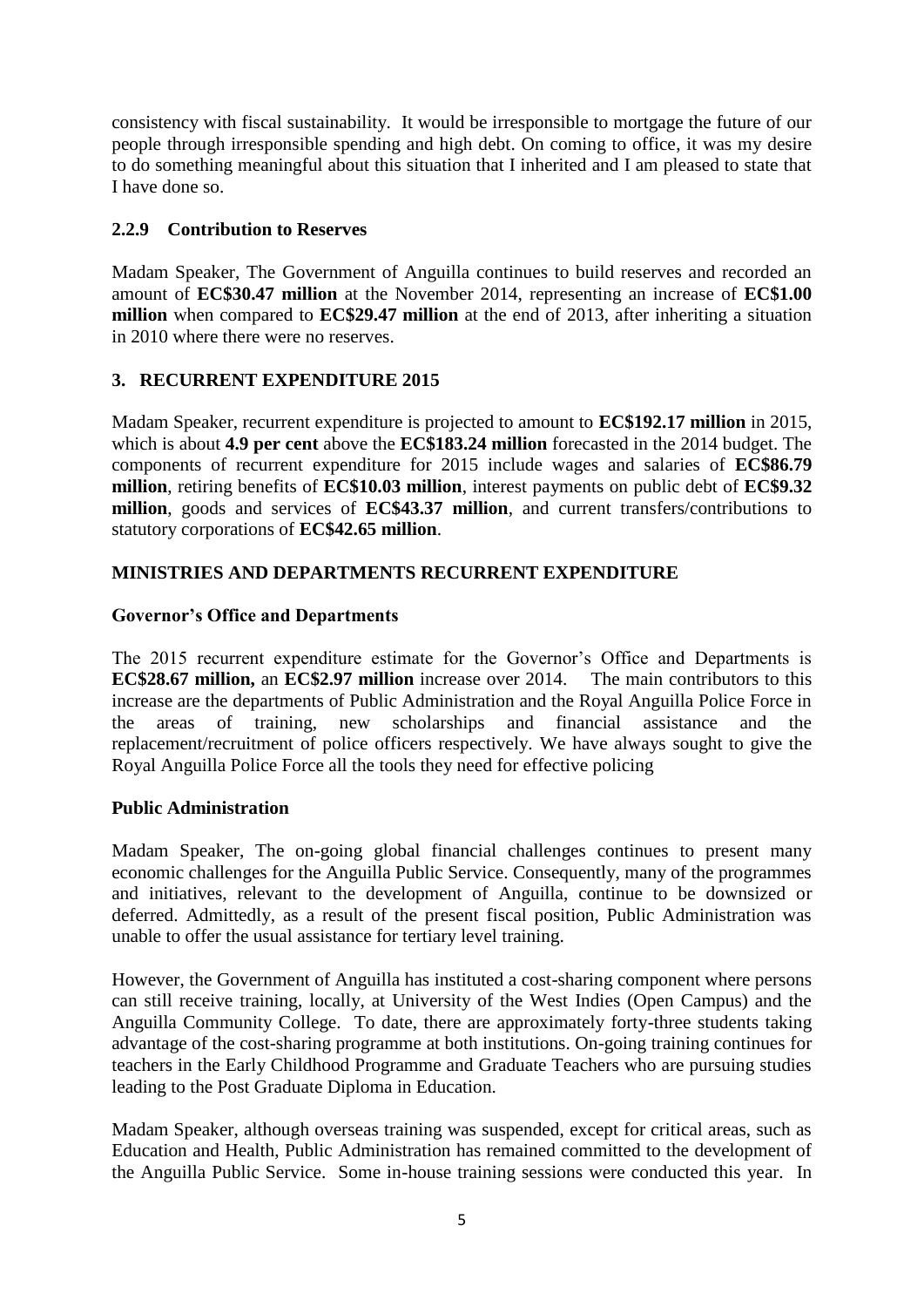May 2014 and September 2014 Public Administration conducted training with six (6) different departments. Those training sessions focused on Conflict Resolution, Interpersonal Skills and Team Building.

It is anticipated that these training initiatives will continue in 2015 as the department seeks to build human capacity and expose officers to as many areas as possible that will increase job satisfaction and productivity and enhance their overall working career.

#### **Ministry of Home Affairs and Departments**

The 2015 budget allocation for the Ministry of Home Affairs and Departments is **EC\$12.64 million,** a nominal increase Madam Speaker, of **2.93 per cent** over 2014 budget. The marginal increase is spread across the Ministry and Departments primarily to regularise various expenditure accounts.

#### **The Immigration Department**

Madam Speaker, the Immigration Department plays a pivotal role in the development of Anguilla and will continue to ensure that the security of the island remains paramount. Madam Speaker, in 2015 emphasis will be placed on ongoing customer service and border enforcement training, building human capacity and security of the borders of Anguilla through enforcement of regulation and the control of passenger movements through the Ports of Entry. The installation of passport scanners and the combined Immigration and Customs form implemented early in the 2015, will help to improve the overall efficiency at the ports.

The Immigration Department through its officers will remain true ambassadors for Anguilla being the first point of contact on the island.

#### **The Department of Fisheries and Marine Resources**

Madam Speaker, the Department of Fisheries and Marine Resources continues to focus on key work activities in the following areas: coral reef and sea grass bed monitoring; fish catch data collection; in-water sea turtle monitoring; beach monitoring; lionfish eradication and research; installation and maintenance of mooring buoys; capacity building; outreach and licensing of fishers and their fishing vessels.

The Department will continue to develop its studies on the Queen Conch and Caribbean Spiny and Spotted lobsters, and focus on completing a new fisheries management and development plan for the island as well as an upgrade to the fish catch data collection programme. Other plans include the implementation of a comprehensive fish stock assessment programme. The department will seek to secure funding for a desk study to determine stock abundance and species of fish within the islands, anticipating the establishment of a fish processing plant and the possibility of a fishing licencing regime. It is also my goal to see a pilot project implemented on fish farming with the view of creating another opportunity for our people to embark upon.

#### **The Department of Agriculture**

Madam Speaker, the Department of Agriculture is determined to spur economic growth through agriculture by introducing a number of policies and programmes that will assist the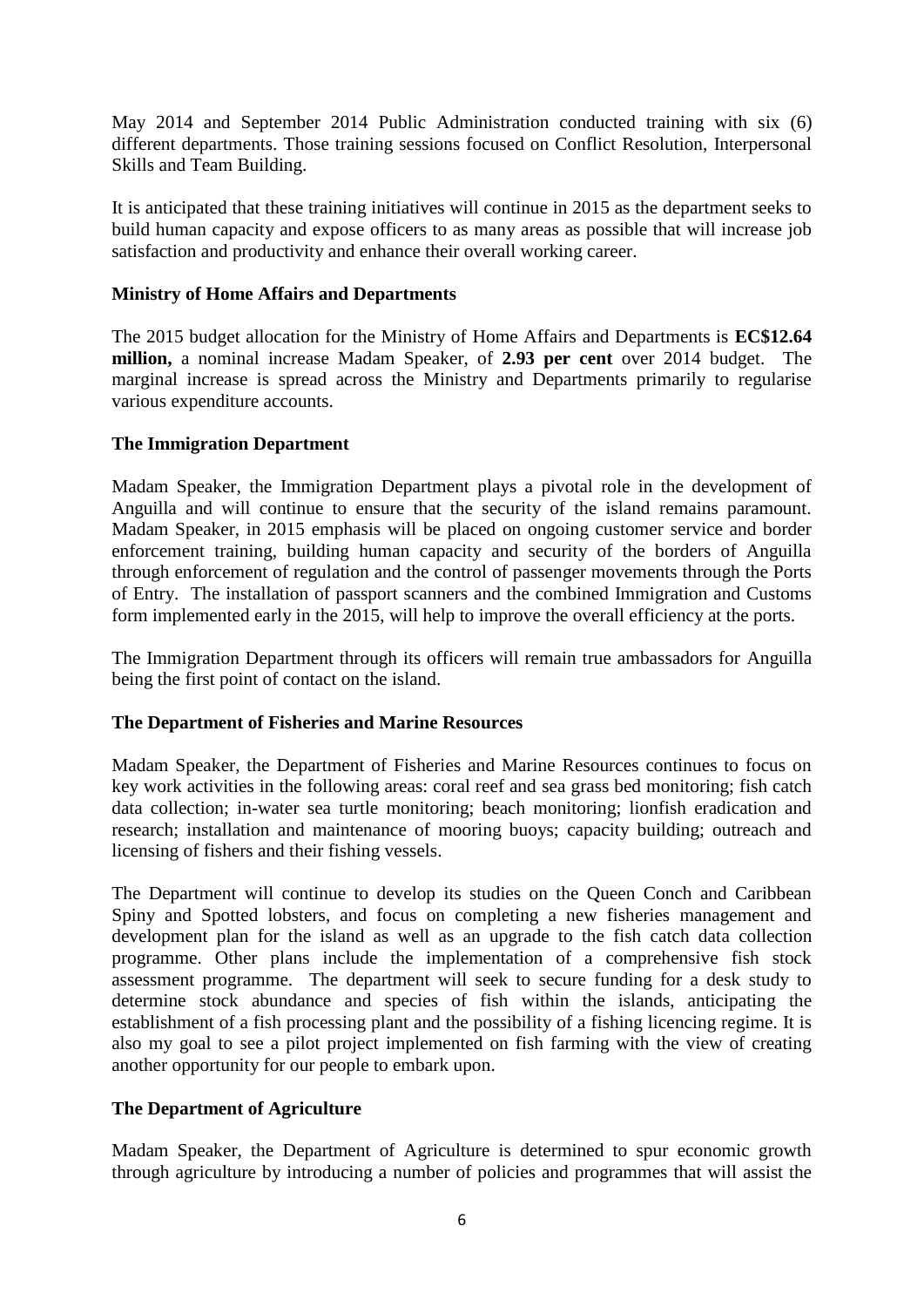farming community. These include a well-developed and effective marketing strategy, the development of an effective land reform policy, increased technical assistance to farmers through extension services and greater attention to livestock development

#### **The Gender Affairs Unit**

Madam Speaker, the Gender Affairs Unit is mandated to plan, develop and coordinate national policies, programmes and activities focused on Gender Equality in the workplace and wider community by focusing on three (3) comprehensive areas:

- 1. Community Engagement through various media sources;
- 2. Regional and International Relationship Building; and
- 3. Stakeholder Outreach Programmes and Activities.

In 2015 the Gender Unit will partner with the Department of Youth and Culture, Royal Anguilla Police Force, and other NGP'S on HIV/AIDS and Domestic Violence awareness, youth entrepreneurship and women in untraditional career fields building. The passage of the Domestic Violence bill and extension of the international Convention to eliminate all Forms of Discrimination Against Women (CEDAW) is another 2015 focus along with establishing a National Gender Policy and Strategic Plan for a commissioned Gender Affairs Unit.

#### **The Department of Lands and Surveys**

Madam Speaker, the Department of Lands and Surveys is mandated to provide more efficient land transfers, security of title, the protection of rights and to take on the overwhelming level of responsibility of maintaining a reliable and up-to-date land information service. The Department continues to work in collaboration with the Organisation of Eastern Caribbean States (OECS) on Land Policy Development and Climate Change Adaptation and Sustainable Land Management in the OECS. The Department is working towards a fully integrated Land Information System which will provide for greater and easier dissemination of data and during 2015 will establish the island's first Global Positioning System Continuously Operating Reference Station.

#### **The Department of Environment**

Madam Speaker, the Department of Environment has initiated the Development of Anguilla's Oceans Governance Policy and Hydrographic scoping exercise to be completed in 2015. The National Wetlands Policy was revised and Anguilla has also received formal extension of Convention on International Trade in Endangered Species from the UK with full implementation to begin in the first half of 2015.

Madam Speaker, the year 2015 will also see the ongoing implementation of the Anguilla **National Ecosystem Assessment-Towards a Green Economy Project** funded by the UK Government's Darwin Initiative. The overall goal of the project is to assess the current state of our natural environment, and view them under various other possible future development options that would further inform a framework for our Sustainable National Development Plan. By doing this, the Government and people of Anguilla would better understand the current state of our environment and it will also aid in identifying the potential sustainable business opportunities that exist and can be developed into the future.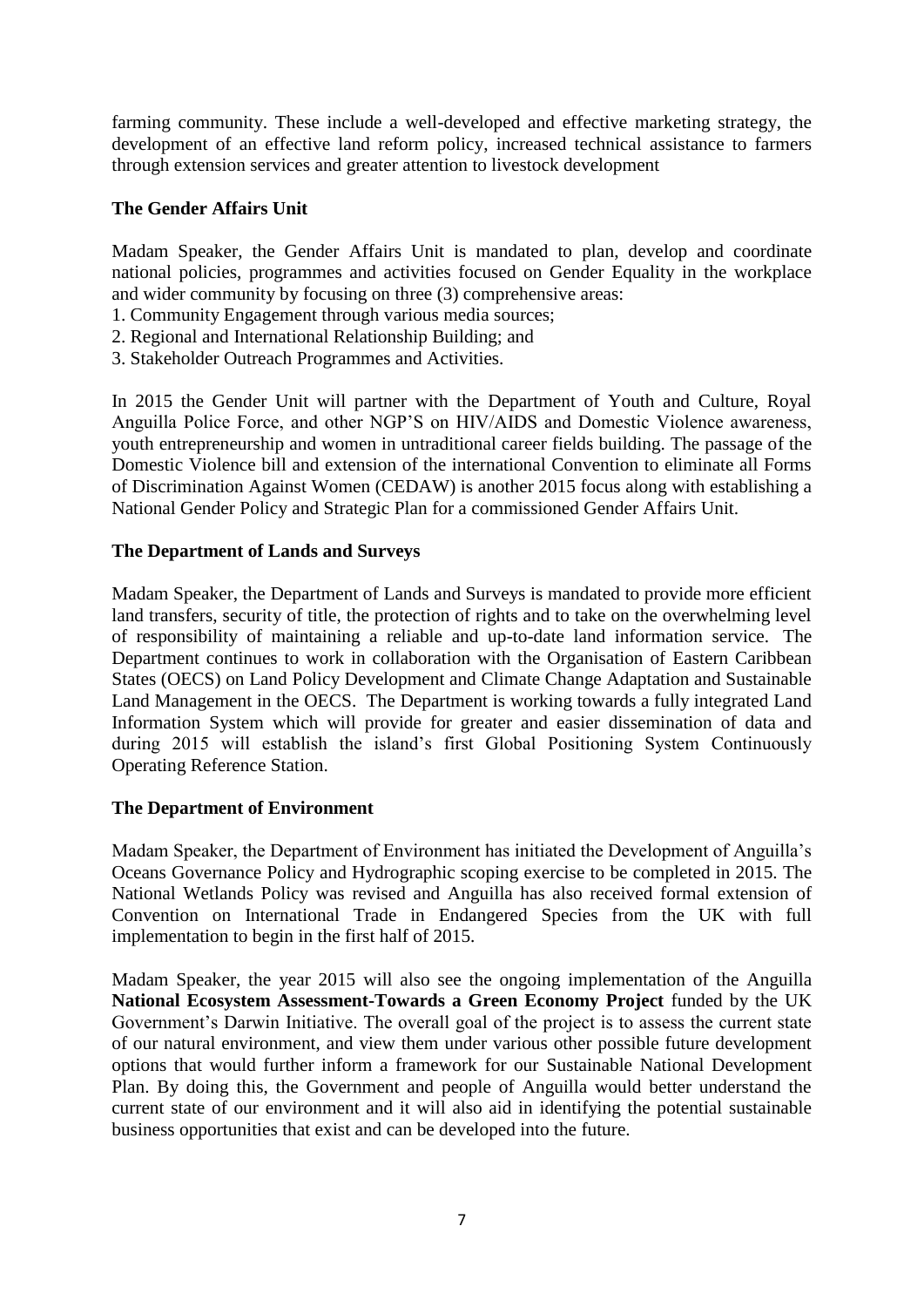#### **The Department of Physical Planning**

Madam Speaker, the Department of Physical Planning has a mandate to promote and facilitate the sustainable and orderly development of our island's limited and fragile land resources and infrastructure. This includes taking account of relevant social, economic and environmental factors, improving the quality of the physical environment and the protection and conservation of our cultural heritage with due regard for the wider interests, both present and future, of society.

Madam Speaker, Departmental plans for 2015 include the revision of the Building Code, the implementation of The Geographic Information System and contracting an international NFPA facilitator to conduct training for our island's electricians.

#### **The Department of Labour**

Madam Speaker, the Department of Labour is one of the technical arms of the Ministry of Home Affairs. The core business functions of the Department include the Conciliation Process, Labour Administration, Labour Inspections, Processing Work Permit Applications, Research and Labour Statistics, Manpower Planning and Employment Services. The Department continues to work to ensure compliance with the Labour Laws of Anguilla by all employers and employees.

Madame Speaker, I am still hopeful that in the early 2015, we will bring to this Honourable House, the revised Labour Code.

#### **Radio Anguilla**

Madam Speaker, Radio Anguilla has increased its output of public information and education programmes. The station again rose to the occasion during the recent passage of Hurricane Gonzalo and was the only source of "official" information during the peak of the hurricane. Radio Anguilla received many commendations from government officials and members of the public at home and abroad for its timely and reliable information spread during the storm and also for its reporting and information packages in the aftermath and recovery phase. The station's public information and education programmes such as Talk Anguilla, The Zone, In Touch, Real Talk, Tourism is Key and Social Solutions all enjoy good listenership adding variety to the output. Madam Speaker, the management and staff are to be applauded for the work that they have been doing.

#### **Ministry of Finance and Departments**

The Ministry of Finance has a 2015 budget provision of **EC\$62.48 million** which is an increase of **EC\$1.52 million** or **2.49 per cent** over the 2014 budget. This increase is essentially due to the additional funding required for the retiring benefits in order to normalise payments to this account.

#### **Economic Development, Investment, Commerce & Tourism**

Madam Speaker, the economic situation in Anguilla is on an upward climb in concert with global trends. The ECCB estimates a GVA growth rate in constant prices in 2014 of 0.94%.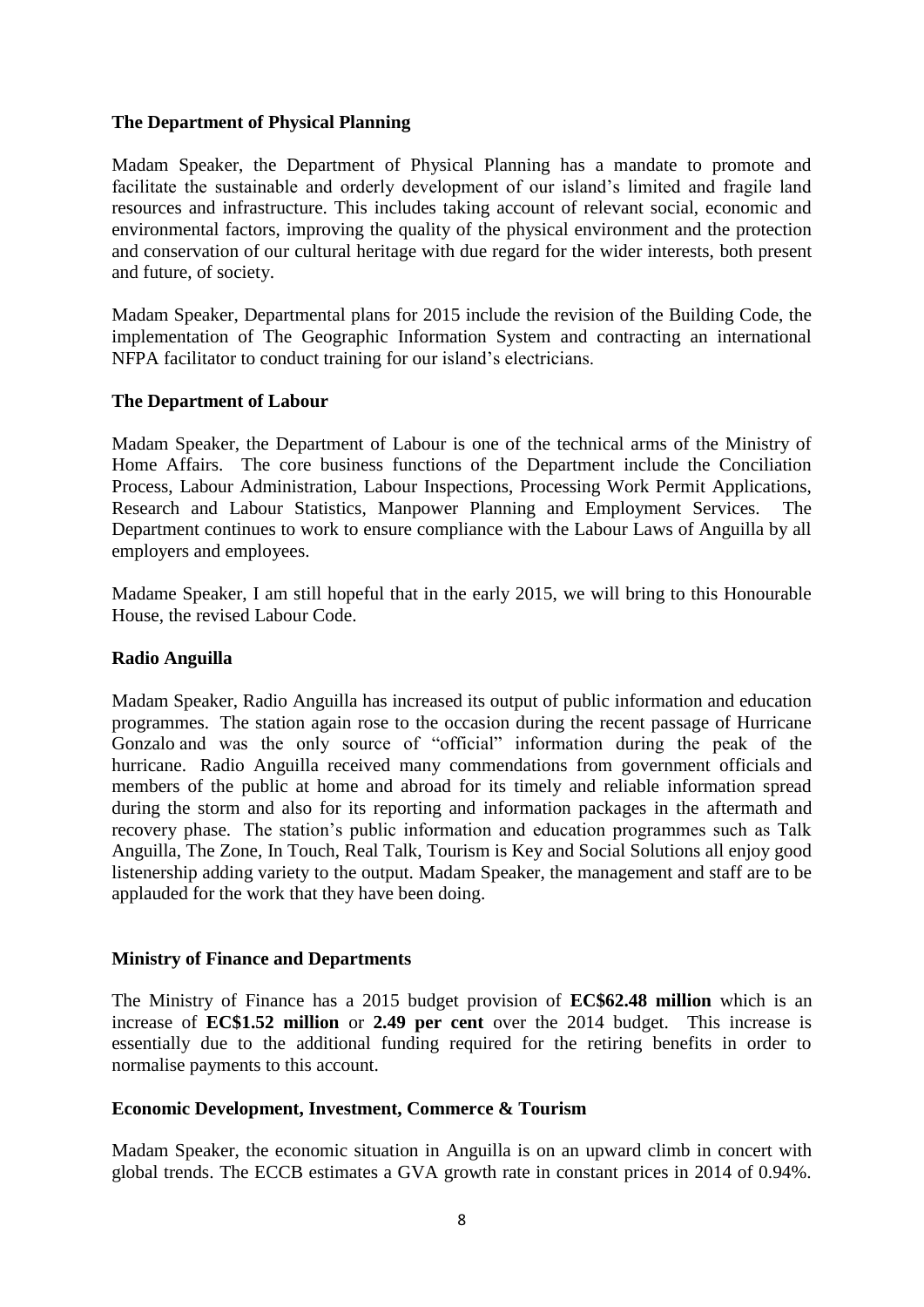While this is still below where we would like it to be, the growth rate certainly indicates that the economy is no longer contracting, but rather rebounding over time and in 2015, we expect continued growth in the economy and opportunities for our people.

The tourism industry continues to be the main driver of the economy. The government sees this sector as one of the long-term pillars of sustainable socio-economic development and sees its growth as encouraging. At the end of the third quarter, Anguilla has welcomed 135,095 visitors to its shores; an increase of 16.3% over its 2013 corresponding figure of 116,153.

Notably Madam Speaker, Tourist arrivals (**stay-over visitors**) as a critical subsector of overall visitors is also increasing. At the end of third quarter, tourist arrivals for 2014 were 2.3% higher than the 2013 figure. Growth of the stay-over visitors is necessary to the overall growth of the sector and the economy, therefore efforts to increase stay-over tourists is critical. The Government anticipates that through improved marketing efforts, brand strengthening globally and establishment of new products/attractions, tourism growth will strengthen further. The recent World Travel Awards held in Anguilla has showcased the island and opened up new markets.

Additionally Madam Speaker, towards the goal of economic stimulation, the Government in 2014 signed numerous MOUs. In particular, one was signed to develop a hotel resort, villa and marina complex on the eastern end of the island which will redistribute the balance of hotel development on the island. A similar MOU was signed for development in the Corito area and Ananya Villas in Meads Bay is now on the verge of opening its doors for business. Anguilla is truly on the move.

Madam Speaker, my administration continues to look at avenues to create other economic pillars for the long term. It will be the legacy of this Government to place this country on sound development footing for generations to come and that is why we also introduced the Manufacturing policy which will benefit our people in particular, start-ups and young entrepreneurs.

Madame Speaker, the Medium Term Economic Strategy 2010-2014 presented a macroeconomic framework and fiscal reform agenda aimed at maintaining Anguilla's macroeconomic stability combined with a programme for stimulating sustainable and diversified economic growth within the context of enhanced social and environmental protection. Supported by European Commission's Budget Support Programme under the 10th European Development Fund (EDF) it is now near expiry having met most of the general conditions associated with maintaining macroeconomic stability and public financial reform and specific indicators associated with procurement and tax reform, education quality and human resource development and disaster risk mitigation. The Government of Anguilla is currently in the consultations phase for the preparation of the Medium Term Economic and Fiscal Plan 2015-2018. This Plan is a requirement of the Framework for Fiscal Sustainability and Development agreed with the UK Government in April 2013 after tough negotiations. It demonstrates the importance placed on medium and long term planning for sustainable development and it will also be the basis for cooperation and support from our various development partners.

Madam Speaker, looking forward, 2015 is poised to be a good year for Anguilla. ECCB estimates GVA growth in constant prices next year to be 1.27%.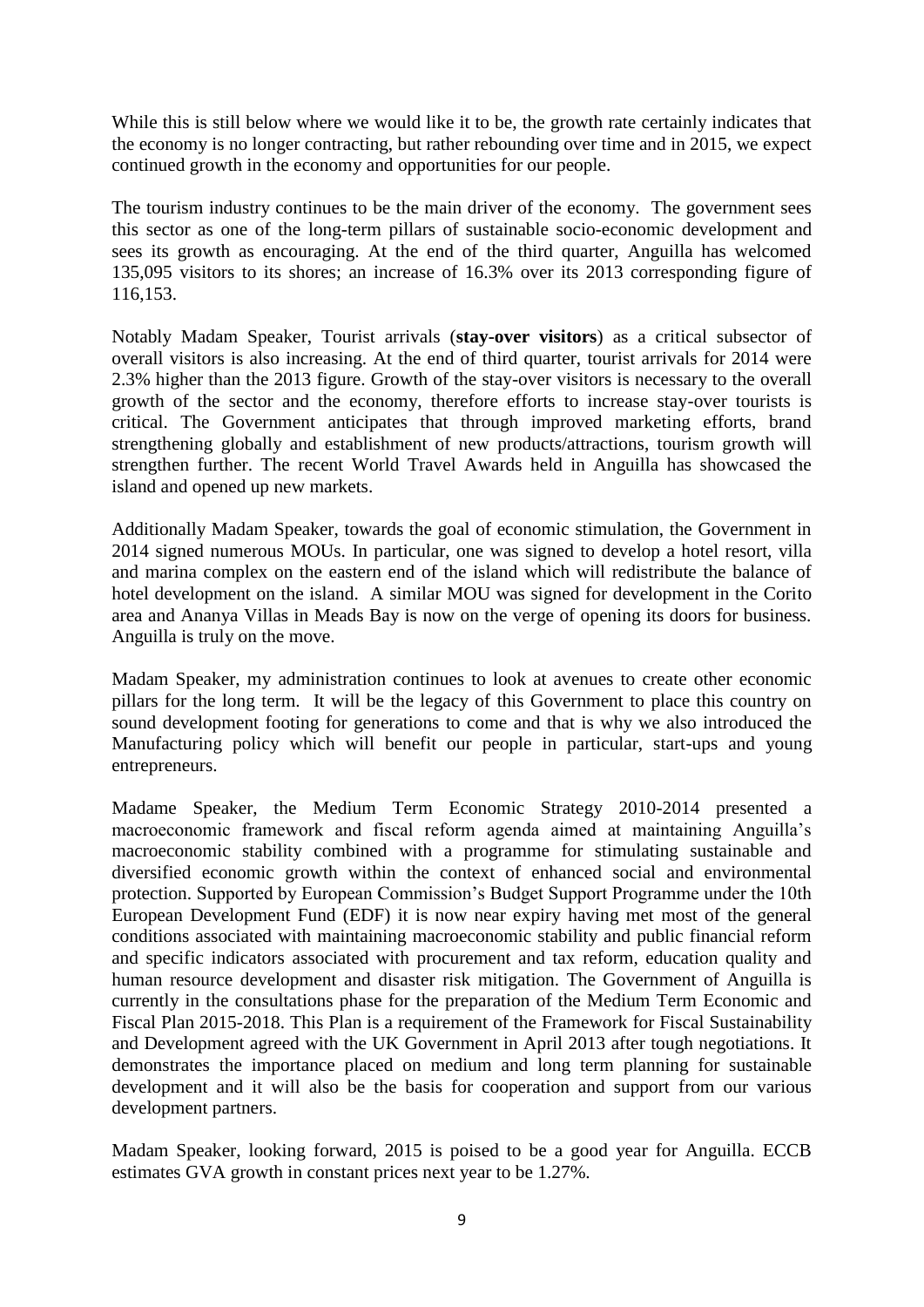Madam Speaker one of the perennial problems impacting our development is the lack of an airport that allows transcontinental flights directly to Anguilla. This has hampered not only tourism, but commerce and investment in general. This is why one of my priorities is to seriously look at the development of a new airport for Anguilla. There are many studies including the Cornel University Study that clearly demonstrates that our slow growth is due in part to the lack of such a facility. I am convinced that the development of an airport that allows direct travel from North and South America, as well as Europe, is a national security concern and a development imperative and I will remain committed to the end to see this realization.

On another note Madam Speaker, the expansion of the Registry Acts to provide more services will be a priority, and in 2015 the Commercial Registry will consider the feasibility of establishing a **private jet** register; a non-commercial **private yacht** register and a business name register. Additionally, the Government of Anguilla is expected to enter into a public private partnership with the developers of our world class Registry software (ACORN) with a goal of licensing the Registry software to other jurisdictions as an additional source of sustainable revenue.

As demonstrated in our financial support for Anguilla Finance, a first for Anguilla, we will continue to support and champion the development of financial services in Anguilla for the benefit of all stakeholders, and develop policies and legislation aimed at making it easier to do business in Anguilla. We will collaborate with the Anguilla Chamber of Commerce and Industry to develop policy that will expand business opportunity for our people while giving them a certain measure of protection.

#### **Ministry of Social Development & Departments**

The Ministry of Social Development has been allocated **EC\$73.98 million** for the 2015 budget, an increase of **EC\$3.13 million** or 4.42 per cent over the 2014 budget allocation. This increase is due in part to increases within the Education Department for personal emoluments; Anguilla Community College for the development and expansion of its educational projects; Youth and Culture Department for its entrepreneurial project and the Health Protection Department for the management of solid waste collection and disposal.

#### **Education**

Madam Speaker, providing quality education to our nation's children continued to be high on the agenda of the Ministry and Department of Education in 2014. While continuing to emphasize the importance of literacy development, there has been renewed vigour in improving performance in Math, Science and Technology as outlined in the Education Development Plan (EDP) 2010-2015. This year has seen the establishment of the Numeracy Development Committee, the launch of the first STEM (Science, Technology, Engineering and Math) Fair, the continued development of the TVET Framework and the recruitment of an ICT Curriculum Officer. With the current EDP coming to the end in July 2015, next year will see a focus on strategic planning and the setting of priorities for the education sector for the next five years.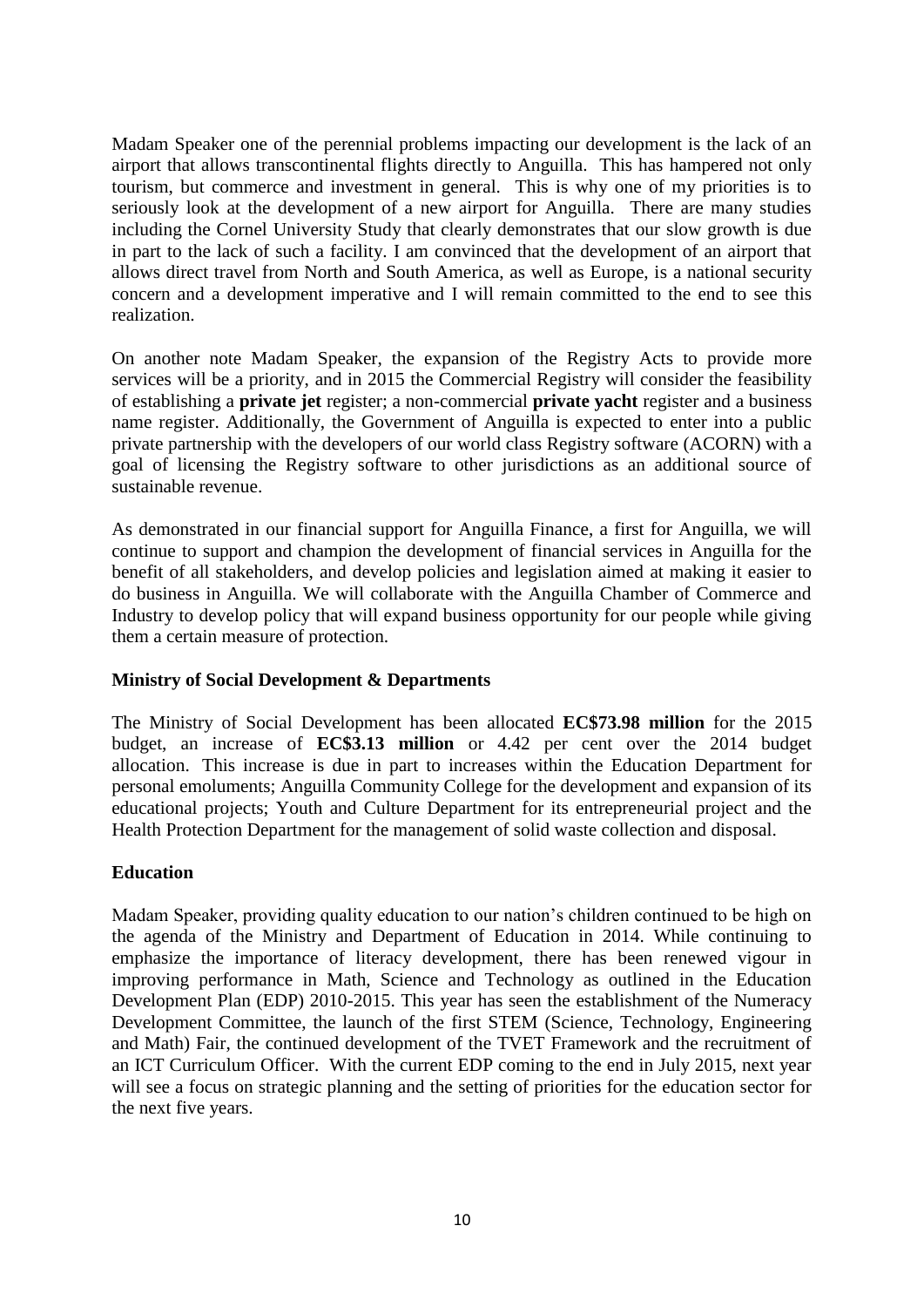#### **Library Services**

Madam Speaker, the Management and Staff of the Department of Library Services in 2014, despite the challenges, continued the search for innovative ways to maintain relevance and improve the quality of services and products to their clientele. The Library experience was taken into the community through the Reading in the Community initiative. The physical environment was also enhanced for the comfort of patrons by refurbishing both the Adult and Children's Section. Meanwhile, efforts continued throughout the year to strengthen those programmes and initiatives that formed the basis of product offerings.

#### **Sports**

Madam Speaker, in the area of sports a number of athletes excelled in 2014. Zharnel Hughes was ranked # 1 in the world for both the 100 and 200 metres in the junior boys at the same time. He also captured the gold in the 100 meters at the Central American and the Caribbean Championship (CAC) and broke the 100 meter record at the famed Champs Track and Field Championships in Jamaica. Young Rechelle Meade also captured gold in the long jump at Caribbean Championship (CAC) and Shara Proctor, though injured is now on the road to recovery and we expect great things from this world class Long Jumper. Eleven persons were successful in attaining certification as IAAF Level I officials. In cricket, five young cricketers were selected to the Leeward Islands franchise to play in the Caribbean Premier League (CPL) which is a professional tournament here in the region. Kacey Carty was selected to the West Indies under-19 team to play in Australia. A number of other youngsters represented the Leeward Islands in the under 17 tournament. Jadiel Richardson was the second best wicket taker for his team. In football, Miss Colleen Johnson's outstanding CXC performance coupled with her dominance in football since primary school days was awarded a football scholarship to attend the University of the West Indies in Barbados.

Madame Speaker, in 2015, committed to sourcing grant funding to complete the indoor facility and we are still determined to see the development of a modern Track & Field Facility on island.

#### **Youth and Culture**

Madam Speaker, the Department of Youth and Culture continued to focus its efforts on violence eradication and youth employability for 2014. A comprehensive strategy was developed which comprised of four focal areas namely: PREVENTION, INTERVENTION, INTERCEPTION and REHABILITATION. Job Linkup was expanded this year, where the programme worked with 40 at risk young persons, an increase of 55% over 2013. The ANGUILLA GET SET ENTREPRENEURIAL PROGRAMME will be launched in 2015. In addition to training of young prospective entrepreneurs, this programme will provide professional mentorship, on-going technical support, and start-up capital/funding through a loan guarantee fund. The Government of Anguilla will make an initial contribution of EC\$280,000.00 to the fund. Also, in support of these initiatives, the Department partnered with Live Communications Limited to develop an online market place where potential employers can advertise jobs and job seekers can search and apply for jobs. Strides were made towards the further development and strengthening of Anguilla's Creative and Cultural Industries. It is the Department's view that these industries provide immense opportunities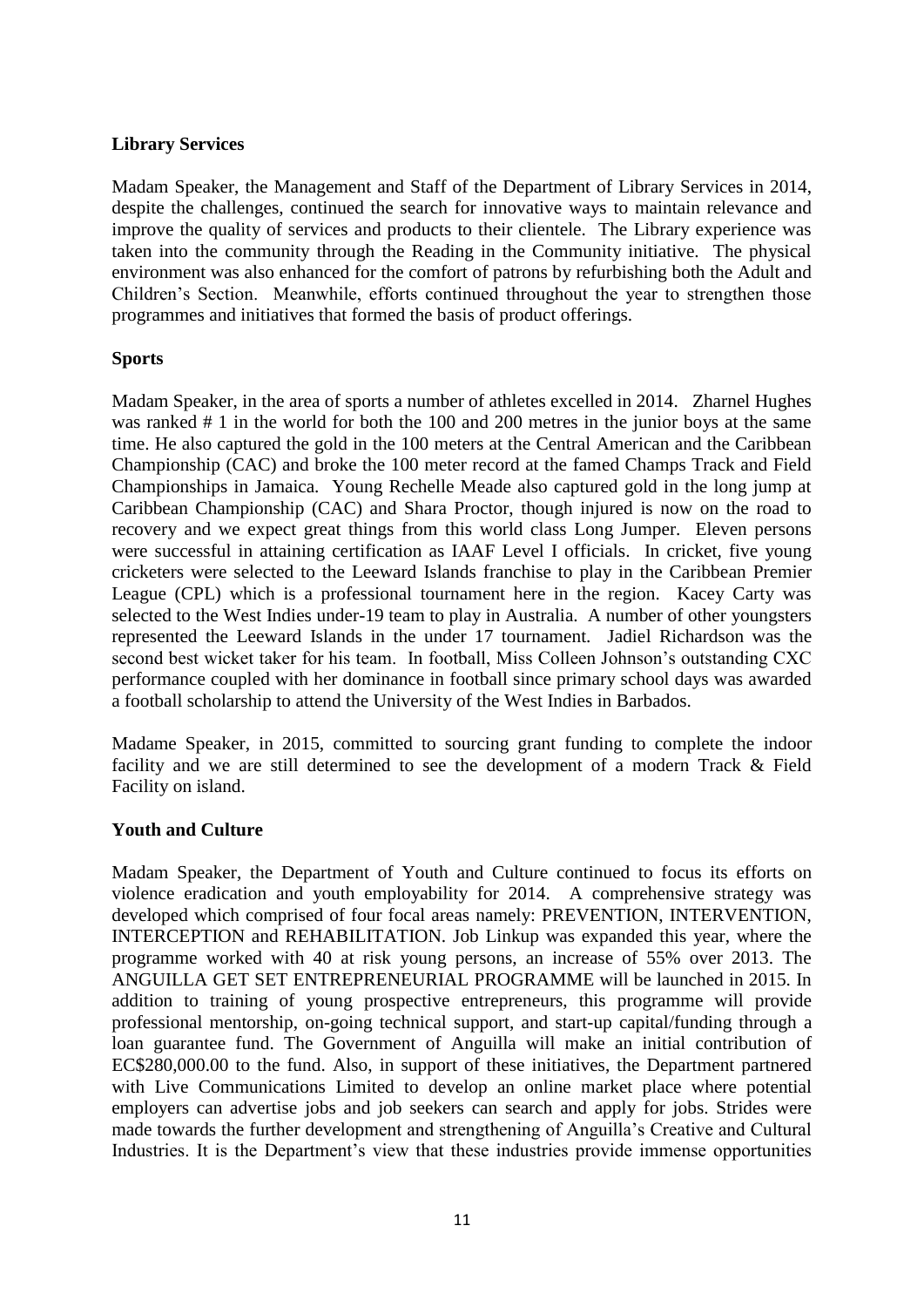for further employment in the tourism sector and for entrepreneurial opportunities for young persons and the wider Anguillan community.

#### **Anguilla Community College (ACC)**

Madam Speaker, Education programme offerings at the Anguilla Community College have increased significantly including the Postgraduate Diploma in Education, the Associate Degree in Primary Education and the Associate Degree in Early Childhood Education offered through the University of the West Indies. Their first graduation Ceremony was held on October  $29<sup>th</sup>$ . Through their partners the Anguilla Tourist Board, the college is introducing young high school leavers to the hospitality industry through their Hospitality Ambassadors Recruitment Programme .To date eighteen students have been trained Next year the College is looking forward to the construction of their purpose built campus and completing the accreditation process through the University Council of Jamaica.

Madam Speaker, the Ministry of Health & Social Development continues work toward the vision that all residents of Anguilla will enjoy a high standard of living and universal access to quality social services.

The Government of Anguilla is convinced that the **"Health of the Nation is the Wealth of the Nation."** In this regard, the recently completed National Health Sector Policy prioritizes health, and places it squarely within the national framework of socio-economic development. The National Health Sector Policy is aimed at providing direction towards improvement and sustainability of the health status of the population. It sets the agenda and provides general direction to guide government in achieving the national and international health goals within the spirit of social justice and equity.

In 2015, the **Ministry of Health & Social Development** and the departments under its mandate will continue efforts to develop and preserve Anguilla's social landscape.

#### **Health Authority of Anguilla**

Madam Speaker, in 2014 the Health Authority of Anguilla embarked on its performance improvement programme by identifying some of the critical success factors for the organisation. Critical to the success of the organisation is the creation of a performance driven culture, an investment in the requisite systems, training of personnel along with a change in the behaviour and culture of the organisation. The benefits of the improvements will allow for enhanced patient care, the ability to embark on a structured capital expenditure programme, thus improving the overall quality of service and perception of the organisation.

In 2015, the areas of focus will include exploring Telemedicine, upgrading dialysis infrastructure to meet increasing demand and the roll out of surgical clinics in some locations.

#### **Department of Health Protection**

Madam Speaker, the Department of Health Protection (DHP) despite limited resources developed and implemented sustainable strategies for the benefit of the environment, public health and wellbeing of the population. In response to the Chikungunya outbreak, the Department conducted three (3) island wide fogging cycles at approximately EC\$21,000 per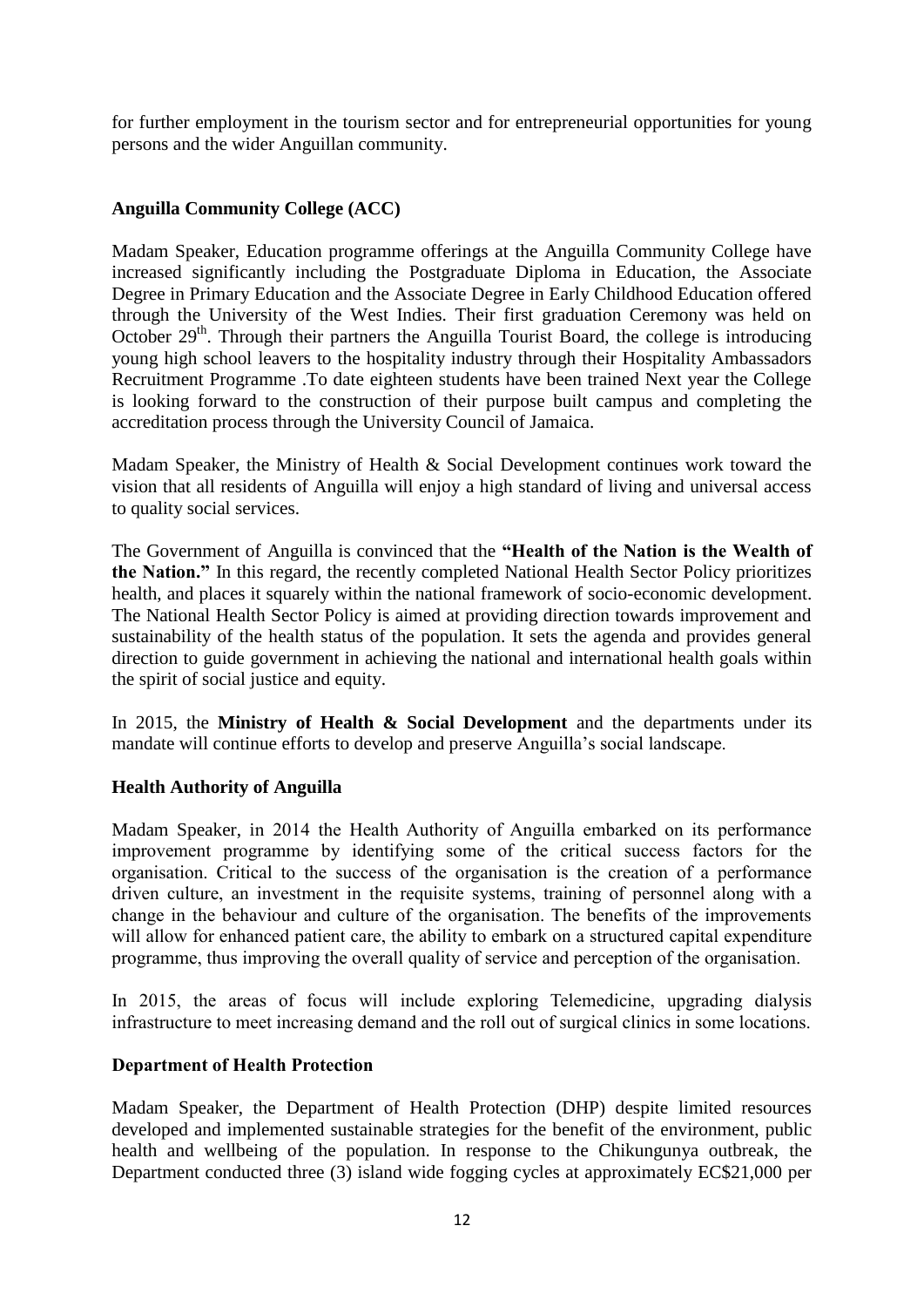cycle in an effort to kill adult mosquitoes, recognising this is just a small part of controlling mosquito populations. Reducing breeding sites is a much more effective strategy which requires the cooperation of every single one of us. The DHP also celebrated 15 successful years of running the Vector Awareness Programme, proudly sponsored by the Caribbean Commercial Bank. The programme is geared to providing the public with information to mitigate pest and vector risks. The DHP also hosted a successful  $2<sup>nd</sup>$  Annual Department of Health Protection Inter- House Debating Competition in collaboration with the Department of Youth and Culture (DYC)-another important event in raising public awareness about Environmental Health issues.

Work continues toward the implementation of the International Health Regulation (IHR) 2005. The ports of Road Bay and Blowing Point were internationally designated as Authorized Ports to issue Ship Sanitation Control Exemption Certificates (SSCEC) and DHP is now able to collect fees for the issuance of these certificates.

#### **Department of Social Development**

Madam Speaker, the services offered by the Department of Social Development were in extremely high demand this year. Requests for public assistance and assistance with medical and educational fees were priority areas. The department is also witnessing a growing trend for assistance with the upkeep of seniors because family members are either unable or often unwilling to assist. On the other hand, clients of the department continued to benefit from the generosity of individuals and organisations within the society through their significant donations of cash or kind. These go a long way in supplementing the department's budget and meeting the needs of the needy in society.

Madam Speaker, the Department fostered a new partnership with Delta Petroleum and ANGLEC which is expected to materialize in two areas: 1. A new approach to the annual budgeting programme which teaches families about money management and 2. An initiative to identify and assist needy persons in the community with the supply of electricity. The department sees this and other partnerships as financially prudent thus ensuring limited resources benefit as many persons as possible.

Madam Speaker, the Department of Social Development commends the Governor's office for its reception in recognition of the invaluable service played by foster carers. It was a memorable family gathering on Thanksgiving Day.

#### **Department of Probation**

Madam Speaker, 2014 was a rewarding year for the Department of Probation. The focus of the Department for 2014 was the continued strengthening of Zenaida Haven, the Juvenile Rehabilitation Centre in line with the OECS Juvenile Justice Reform Project (JJRP) which is looking at the harmonization of policies and practices of juvenile residential centres across the OECS and Anguilla. Additionally, work on the implementation of a Rewards and Sanctions Policy saw much improvement in overall resident behaviour and outputs.

With a focus on strengthening and building the skill set of staff at Zenaida Haven the first consultation on the draft Policy & Practice Guidance Procedures for Staff took place in January 2014. The University of the West Indies (UWI) Consulting Firm visited the island in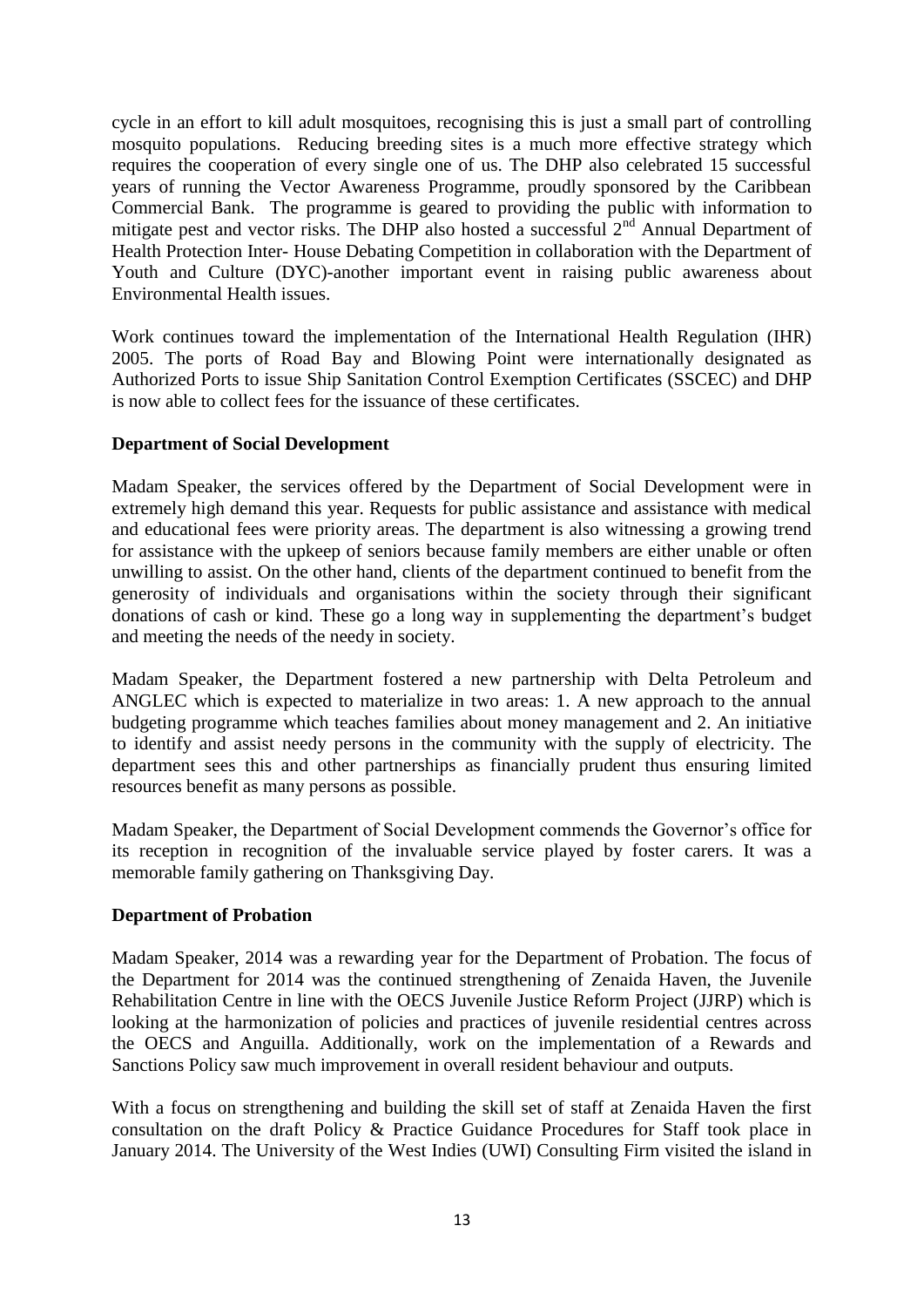June 2014 to review the Draft document, "Establishment of an Institutional Framework for the Management of OECS Rehabilitation Centres for Juveniles."

Staff implemented several programmes for the benefit of probationers, parolees and residents. One such programme was the Just Think Programme which seeks to encourage and motivate offenders to look at their patterns of offending behaviour by assessing their thinking patterns and beliefs. Additionally, the department undertook the development of several important policy documents to guide practice and operations.

#### **Her Majesty's Prison**

Madam Speaker, Her Majesty's Prison (HMP) has undergone several renovations to improve security over the last year.

Rehabilitative programmes continue at Her Majesty's Prison. This year saw the hiring of an additional teacher to assist inmates in improving their reading and writing skills. Prisoners were also exposed to a literacy workshop. In addition to the programmes already being offered, the Rehabilitation Unit introduced a Drum Beat programme.

#### **Ministry of Infrastructure, Communications, Utilities and Housing (MICUH) and Departments**

The Ministry of Infrastructure has been allocated a budget of **EC\$14.41 million**, an increase of **EC\$952 thousand** or 7.08 per cent over 2014. This is due to an increase in personal emoluments within the Anguilla Fire Services in order to satisfy international legal requirements and the maintenance of Government's assets.

Madam Speaker, the maintenance of Anguilla's infrastructure has been significantly impacted by the lack of meaningful funds, and its continued deterioration will eventually require significant and costly rehabilitation, reconstruction and replacement instead of routine maintenance. Further, the operationalisation of the Framework for Fiscal Sustainability and Development and the Public Procurement and Contract Administration Act has come with some teething and growing pains that have slowed the implementation of various infrastructure programmes. Nonetheless, worthy of note is the level of accountability, transparency and value for money with respect to the expenditure of public funds that has and will continue to increase. In the meantime, the Government will have to continue to pursue novel financing mechanisms like public private partnerships in order to improve the infrastructure in Anguilla.

Despite the constraints Madam Speaker, the Minister of MICUH has focused on development of the island's infrastructure.

#### **Roads**

Madam Speaker, in 2014, the Roads Section completed Phase I of the Valley Road Development Project with the formal opening of the Calvin Washington Lake Road on April 25th. The entire project, valued at **EC\$2.6 million** was designed and constructed at a level which has facilitated an easy integration into the wider Valley Road Improvement Programme. Routine road maintenance activities were executed throughout the year and while the passage of Hurricane Gonzalo further contributed to road infrastructure damage,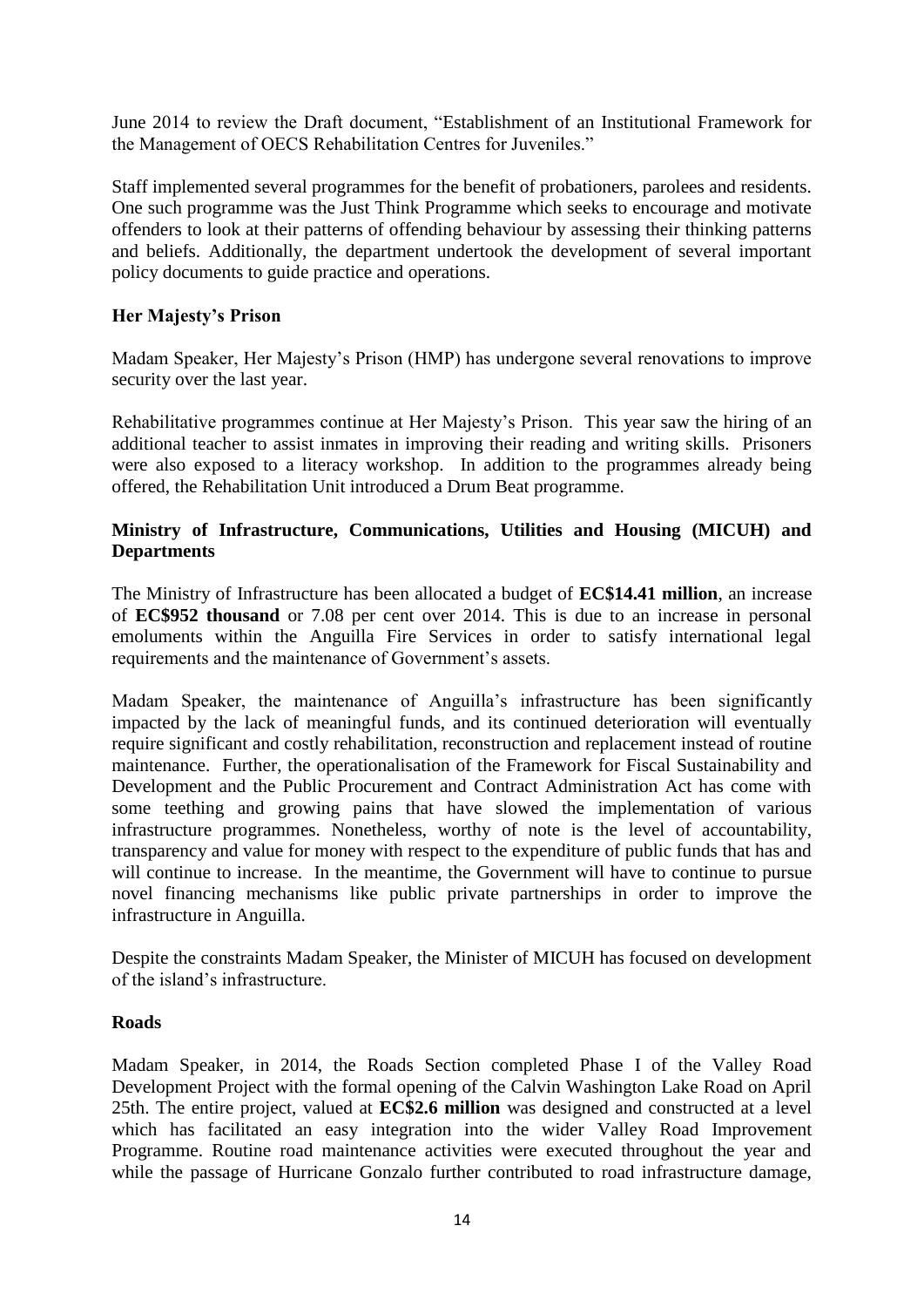pay-outs to the Government of Anguilla by CCRIF under the excess rainfall insurance policy, helped to mitigate this challenge.

#### **Buildings**

Madam Speaker, Executive Council approved the filling of the post of Facilities Manager, and this crucial addition to the MICUH will address the unsystematic nature of building and facilities maintenance of the Government of Anguilla.

#### **Transport**

Madam Speaker, the transportation sector is very important to the wider national economic and social development of Anguilla. The Anguilla Air and Sea Ports Authority (AASPA) continues to strive to be a self-sustaining and financially viable organization. The major operational challenges of AASPA include deficient infrastructure, which requires urgent rehabilitation. The major goals of AASPA include the development of strategic partnerships to create more activity at the ports. AASPA's long term goals include the redevelopment of its ports through the process of considering various development mechanisms including privatization, public private partnership and borrowing.

The UK Government is in the process of localising more aviation responsibility to Anguilla and that bodes well for Anguilla's maturity and development. The MICUH has completed a review of the status of the implementation of various International Maritime Organization conventions in Anguilla and due consideration will be given to the implementation of the outstanding conventions in 2015 after full consultation with the maritime sector.

#### **Electricity and the Energy Sector**

Madam Speaker, the Government of Anguilla welcomes the recent reduction in fuel prices and the fuel surcharge for ANGLEC. However, the Government of Anguilla will continue to focus on the implementation of legislation to facilitate the integration of renewable energy thus reducing the island's dependence of fossil fuels. This will be done in a manner that stabilises and reduces long term energy costs and possibly creates a vibrant new business sector while ensuring that the grid is modernized to handle the variances of renewable energy in particular, solar integration. Just recently, the Government of Anguilla expressed an interest in joining **Sir Richard Branson's Carbon War** Room Ten Island Challenge. The Government of Anguilla continues to work with UK Government, European Union, CARICOM and regional and international organizations on a number of renewable energy and climate change initiatives. The concerns and challenges impeding the implementation of the Waste to Energy Project will be addressed shortly.

#### **Telecommunications**

Madam Speaker, the past year has seen the continued growth in the spread of information and communication technology (ICT) infrastructure and in ICT uptake by Anguillians, residents and public and private organizations. The mobile-cellular and fixed and mobile-broadband uptake continues to grow at a faster rate than the regional averages. The Government of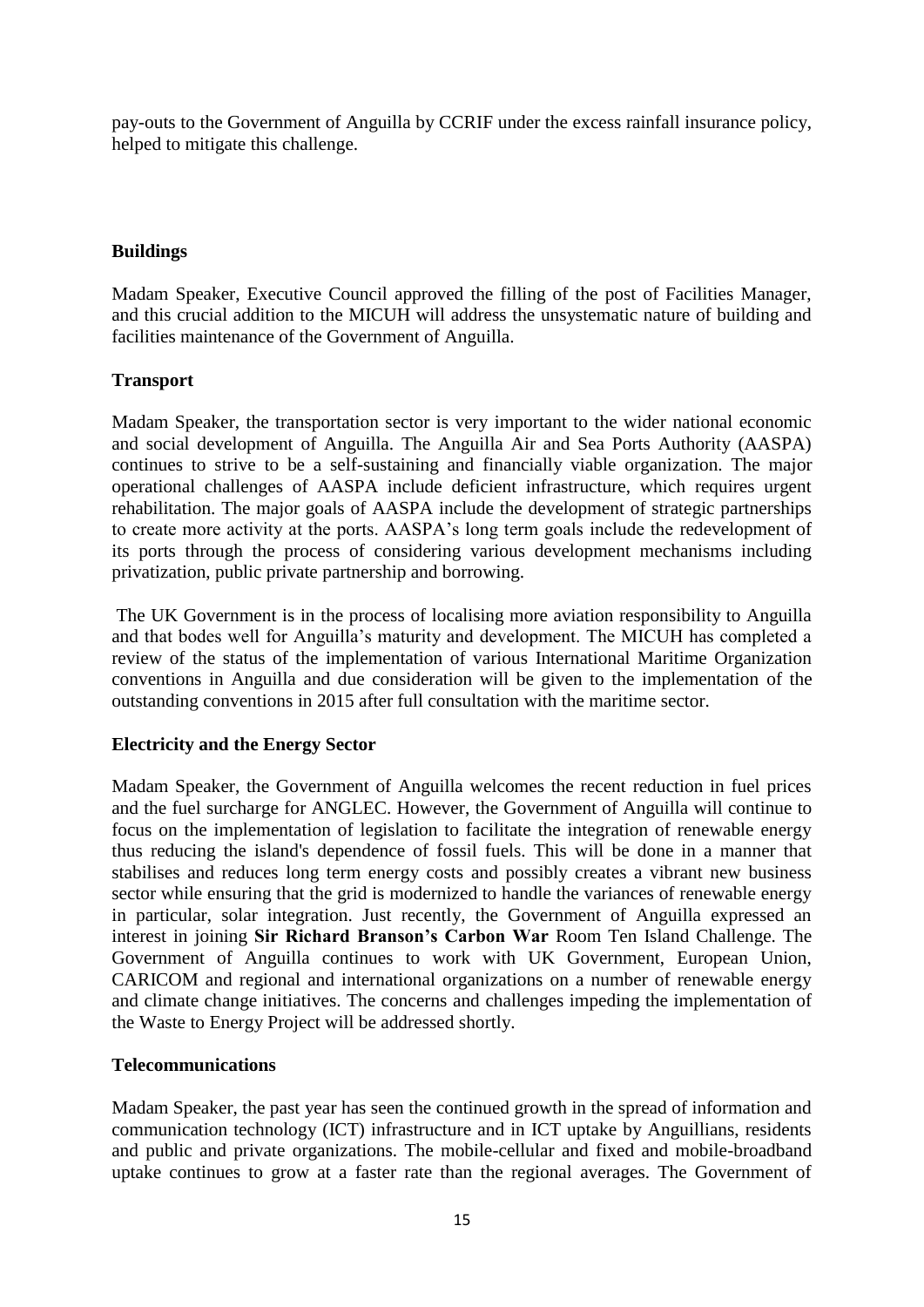Anguilla will continue to encourage the telecommunication providers to continue and speed up the build out of their 4G and fibre networks. The liberalisation of the telecommunication market and the creation of the PUC have been a positive for Anguilla.

#### **DITES**

Madam Speaker, the Department of Information Technology and E-Government Services continues to be a centre of excellence and despite the financial constraints have managed Government's aging network infrastructure and other end of life equipment well. In addition to all Government departments, DITES continues to support various statutory bodies, improve the data centre, strengthen the data, fibre and wireless networks and implement virtualization solutions. The uptake of ICT in the public and private sector is important for moving Anguilla towards modern information and knowledge based society and in that regard, a review of the legal framework for a modern information society was completed during 2014 with a view to implementing some options in 2015/16.

#### **Anguilla Fire and Rescue Services**

Madam Speaker, plans are afoot for the construction of the new fire station building service and the replacement of an aging Air Traffic Control Tower. Government is in the process of resubmitting documents to the regulating authority, ASSI for consideration and approval. Once compliance is assured, construction on the proposed site will commence.

Arrangements have been made for the establishment and provisions of search and rescue (SAR) services to civil aviation. This is in compliance with the requirements of the Convention on International Civil Aviation and of the requirements of the International Civil Aviation Organisation.

#### **The Water Corporation of Anguilla**

Madam Speaker, the Water Corporation of Anguilla (WCA) aims to provide a reliable supply of potable water to the people of Anguilla. This can best be achieved by developing a customer oriented approach and establishing a sound customer base for the Corporation's long term sustainability. The business model of the WCA is being reshaped by new management to establish a competitive brand and a preferred choice to alternative supplies. Although the debt owed to GE has been settled, there continues to be significant challenges to a reliable island wide supply of water and the WCA should complete negotiations for the new plant at Crocus Bay shortly, for the plant to be installed in early 2015.

Madam Speaker in sum, I now restate that Recurrent Expenditure for 2015 is budgeted at **EC\$192.17 million** and I now turn my attention over to recurrent revenue.

#### **4. RECURRENT REVENUE 2015**

Madam Speaker, the revenue estimate for 2015 is **EC\$192.28 million**. It is **4.82 per cent** higher than the 2014 estimate of **EC\$183.43 million**. The projection is based on anticipated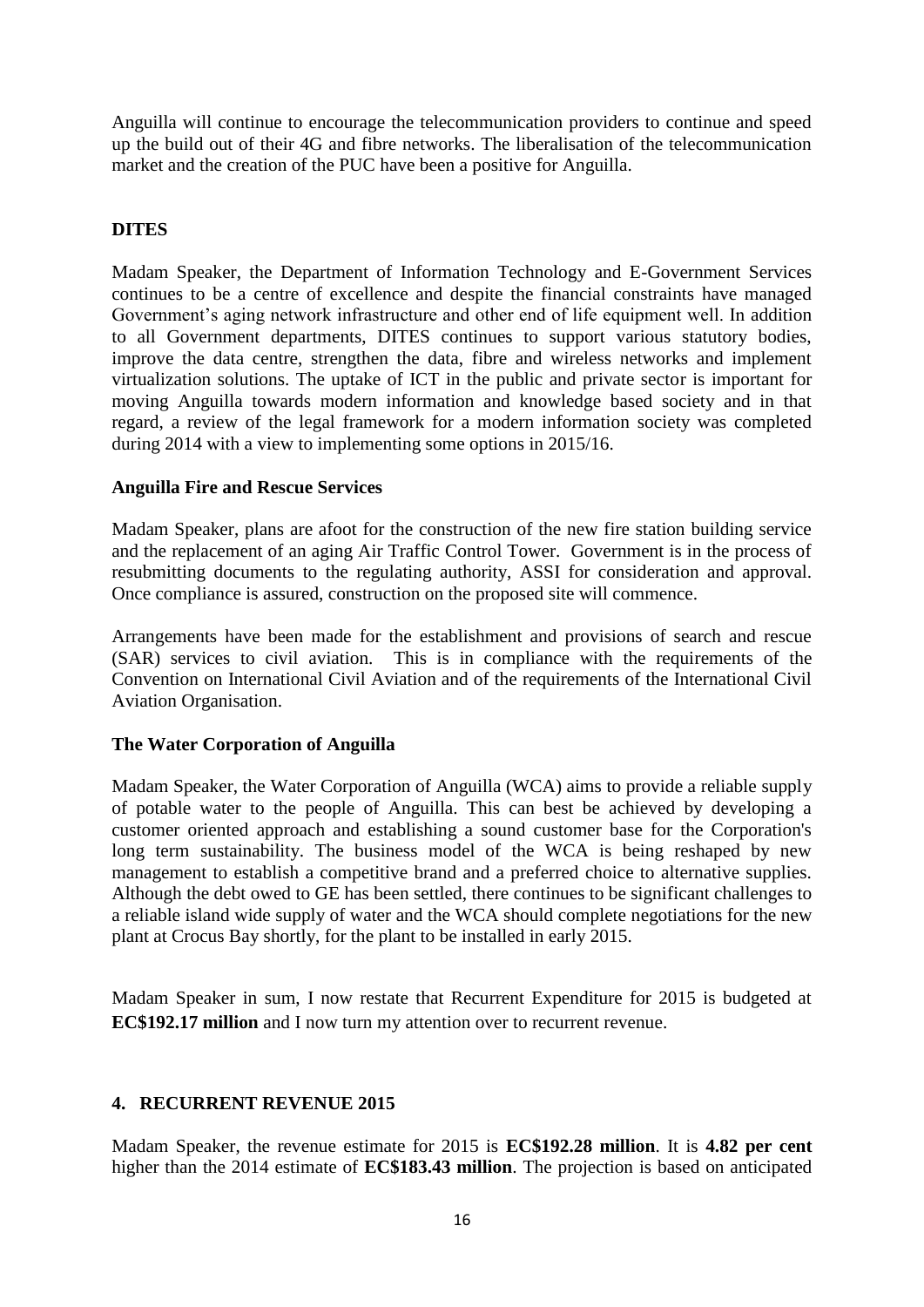increases in revenue resulting from improved collection of arrears with the establishment of the Collections Unit and some activity related to tourism development projects. Madam Speaker, there will be no increases in taxes or the introduction of new taxes in 2015.

Madam Speaker, the following presents a summary of the revenue composition in 2015.

**32.50 per cent** of total recurrent revenue is projected to come from Duties and is estimated to total **EC\$62.49 million**. Another significant contributor to revenue is taxes on domestic goods and services, accounting for some **24.43 per cent** of revenue or **EC\$46.96 million**. Of that total, Accommodation tax accounts for **EC\$18.95 million** and Stamp Duty **EC\$12.20 million**. The Interim Stabilisation Levy is projected to collect **EC\$13.50 million** and is **7.02 per cent** of the revenue estimate. Tax on Property is estimated at **EC\$5.25 million** which represents **2.73 per cent** of the recurrent revenue estimate. Taxes on international trade and transactions continue to be major source of revenue and in 2015, anticipated collections are EC**\$19.31 million** or **10.04 per cent** of revenue.

Non-tax revenues account for some **EC\$30.34 million** or **15.77 per cent** of revenue of which Fees, fines, and permits account for **EC\$21.14 million.**

#### **5. CAPITAL BUDGET**

Madam Speaker, despite the tight fiscal constraints, we place particular emphasis on carefully selected projects that serve the dual role of constructing and repairing much needed infrastructure and facilitating our developing sectors all in a bid to promote economic activity and support economic development.

#### **Overview of 2015 Capital Budget**

Madam Speaker, the proposed Capital Budget for 2015 is **EC\$19.81 million** and the anticipated sources of funds include Private Grants that will finance Literacy Development and the remainder of the UK Government grant funds that will finance the Adrian T Hazell Primary School Redevelopment Project, Minor Education Projects, Telecommunication Tower Replacement and the Fire Station and Air Traffic Control Tower Development.

The remaining Loan and Grant from the Caribbean Development Bank will continue the ongoing development of the Anguilla Community College. Our students must be nurtured and educated in an environment that is conducive to learning.

Throughout the year it may be necessary to dip into Reserves to support the most crucial equipment and facility needs in the area of Healthcare and we also hope to secure the assistance of our local corporate partners in this regard.

The European Development Fund of the European Union will once again finance the remainder of our most basic capital requirements and they have also been approached to support the Development of Anguilla's Long Term National Development Plan – the joint vision for the development of our nation.

These investments represent difficult tradeoffs between funding programmes and/or capital investments alongside the need to exercise fiscal prudence. Going forward we will continue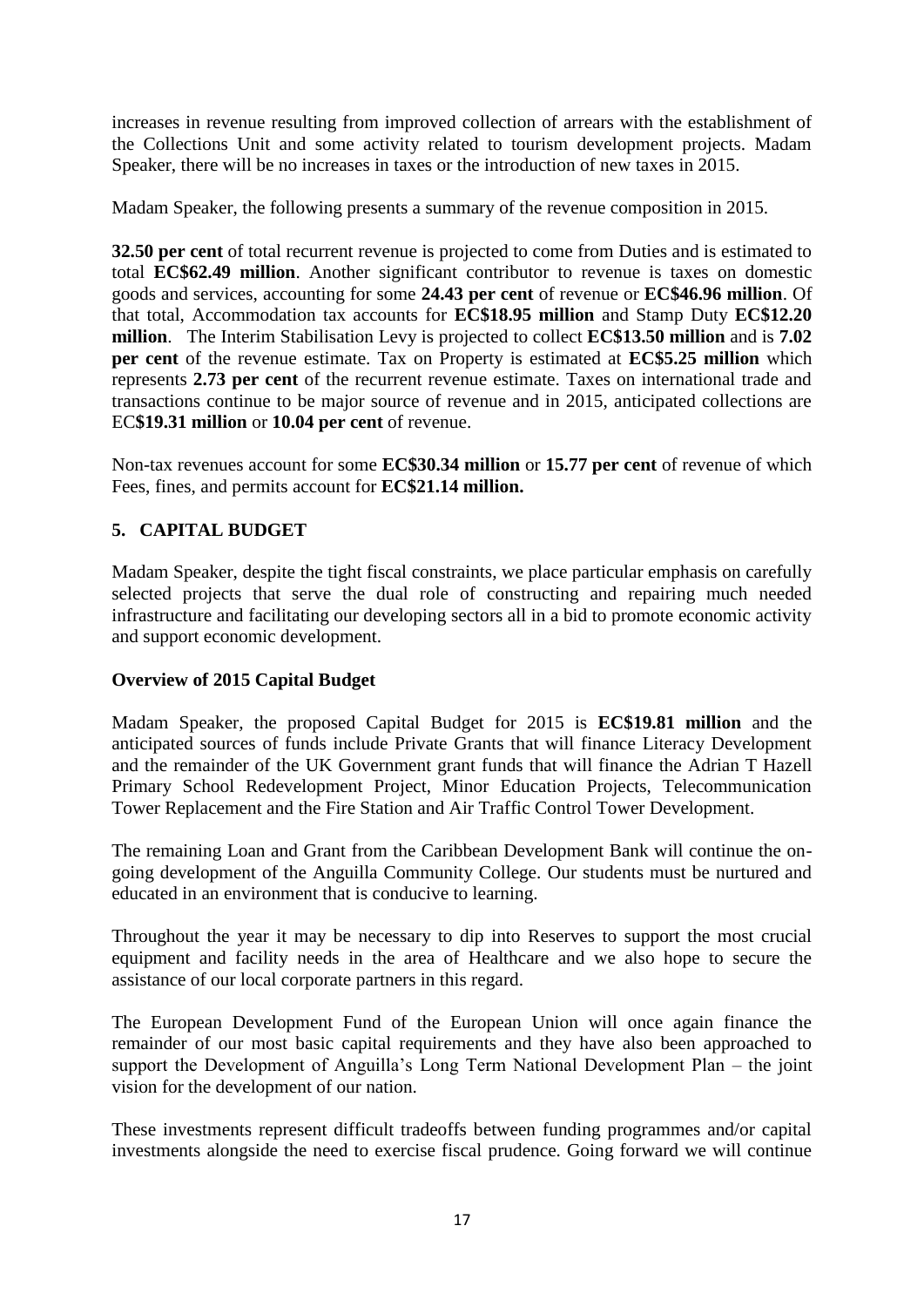to make the disciplined choices to maintain fiscal sustainability while still providing the quality programmes that Anguillians deserve and have come to expect.

#### **6. CONCLUSION**

In conclusion, Madam Speaker, I would like to again express my deep and profound gratitude to the people of Anguilla who have demonstrated resolve, patience and faith in us over the last five years. Anguillians have faced tremendous challenges which severely tested our spirit but that indomitable spirit is a true testament of our nature.

Madam Speaker, we have made significant progress over the last 5 years but our work is not yet done. Our work is not done until every single Anguillian who wants to work can get a job, until our health care is adequate and our air and sea ports infrastructure meet our needs. Our work is not yet done until we can continue to train and educate our young people up to the tertiary level. So Madame Speaker, this Budget builds on much of the difficult work we have done over the past four years. It is designed to drive growth by creating opportunities for those seeking employment and ensures that those working can feel secure in their jobs and homes.

Madam Speaker, the budget that is here before you today reflects our commitment to putting Anguilla on a sustainable path. It is evidence of our desire to act responsibly in reversing the unaffordable position that we found ourselves in when my government took office in 2010. We are now on a trajectory of long term fiscal sustainability and growth.

Madam Speaker, This AUM administration can only pledge and endeavour to continue to do what we know must be done to protect and promote the interests of Anguilla. I am heartened by their high standards and expectations of those who lead them. Even though there may be those who show discontent, it is the majority of Anguillians that exhibit patience, selflessness, and a genuine love for country that command our attention.

Madam Speaker, as I give the final budget address as Chief Minister and Leader of Government business, I cannot express enough gratitude to the people of Anguilla for having the confidence in me at this critical time in Anguilla's life. As I depart, I cannot say all of my work was done but I am proud to have been placed in this position to navigate the country through this most difficult time and emerge on the other side with positive growth, growing investment and a bright future ahead.

Madame Speaker, I must also commend you for your leadership in this House. I am especially proud that this administration is the first to ever elevate a lady to that hallowed position. To my colleagues, I commend you for your hard work and determination in ensuring that we remain steadfast despite the difficulties. To the public servants of Anguilla, we are extremely grateful for the support that you provide to us and the sacrifice you have made and that is why I could never agree to any cut in the Anguilla public service. The support from the Honourable Jerome Roberts, the Honourable Evan Gumbs and the Honourable Walcott Richardson, who backed me up during those tough early days, which cannot be underscored. To my advisor and my Parliamentary Secretary Tourism and Sports, I thank you. You have brought a fresh look to the administration and your, thinking outside the box has bode well for Anguilla. I depart knowing that Anguilla will be in safe hands as you